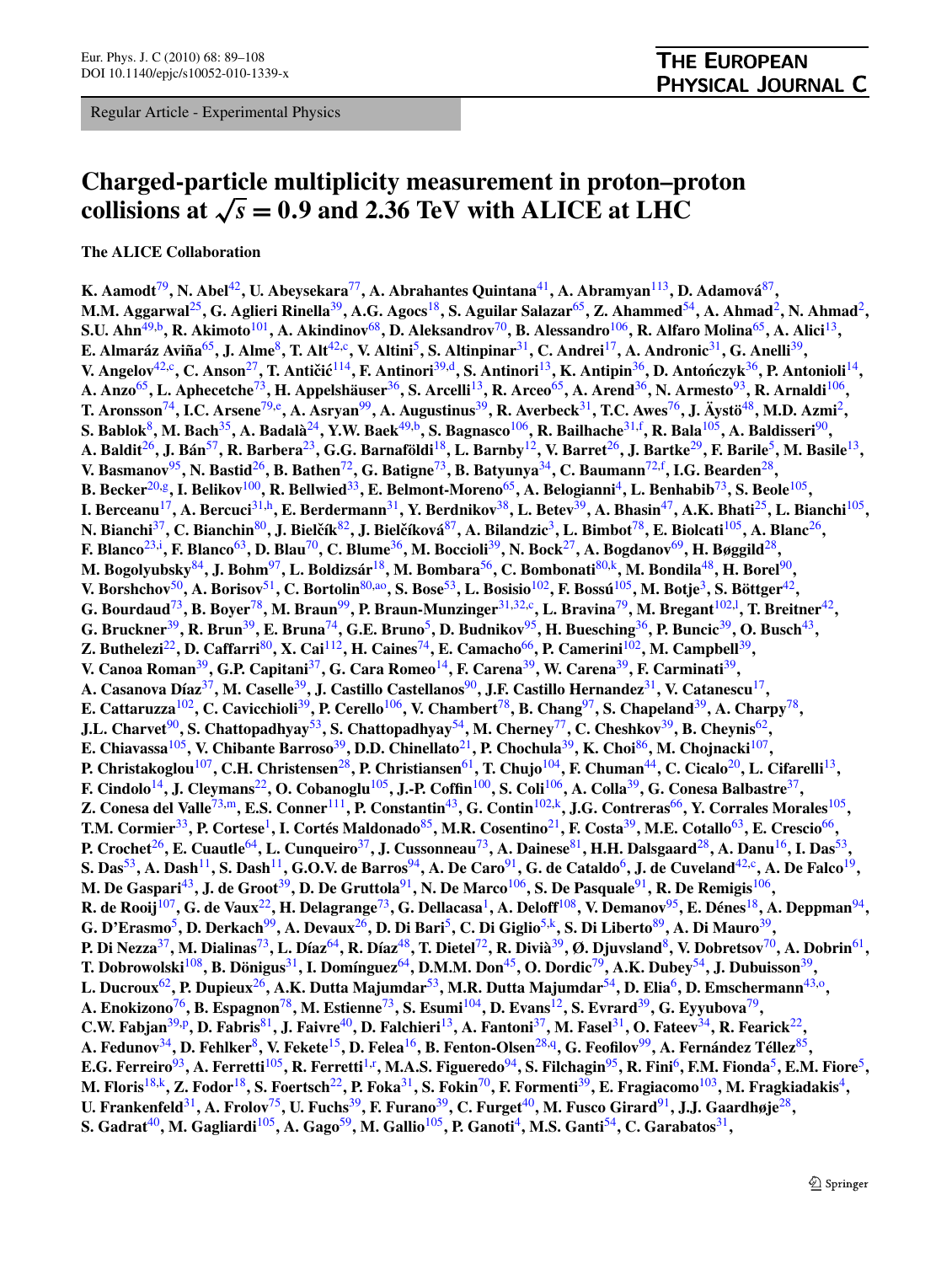**C. García Trapaga**[105](#page-4-0)**, J. Gebelein**[42](#page-3-0)**, R. Gemme**[1](#page-2-0)**, M. Germain**[73](#page-4-0)**, A. Gheata**[39](#page-3-0)**, M. Gheata**[39](#page-3-0)**, B. Ghidini**[5](#page-3-0)**, P. Ghosh**[54](#page-3-0)**, G. Giraudo**[106](#page-4-0)**, P. Giubellino**[106](#page-4-0)**, E. Gladysz-Dziadus**[29](#page-3-0)**, R. Glasow**[72,](#page-4-0)[t](#page-5-0) **, P. Glässel**[43](#page-3-0)**, A. Glenn**[60](#page-3-0)**, R. Gómez Jiménez**[30](#page-3-0)**, H. González Santos**[85](#page-4-0)**, L.H. González-Trueba**[65](#page-3-0)**, P. González-Zamora**[63](#page-3-0)**, S. Gorbunov**[42](#page-3-0)[,c](#page-4-0)**, Y. Gorbunov**[77](#page-4-0)**, S. Gotovac**[98](#page-4-0)**, H. Gottschlag**[72](#page-4-0)**, V. Grabski**[65](#page-3-0)**, R. Grajcarek**[43](#page-3-0)**, A. Grelli**[107](#page-4-0)**, A. Grigoras**[39](#page-3-0)**, C. Grigoras**[39](#page-3-0)**, V. Grigoriev**[69](#page-4-0)**, A. Grigoryan**[113](#page-4-0)**, S. Grigoryan**[34](#page-3-0)**, B. Grinyov**[51](#page-3-0)**, N. Grion**[103](#page-4-0)**, P. Gros**[61](#page-3-0)**, J.F. Grosse-Oetringhaus**[39](#page-3-0)**, J.-Y. Grossiord**[62](#page-3-0)**, R. Grosso**[81](#page-4-0)**, F. Guber**[67](#page-4-0)**, R. Guernane**[40](#page-3-0)**, B. Guerzoni**[13](#page-3-0)**, K. Gulbrandsen**[28](#page-3-0)**, H. Gulkanyan**[113](#page-4-0)**, T. Gunji**[101](#page-4-0)**, A. Gupta**[47](#page-3-0)**, R. Gupta**[47](#page-3-0)**, H.-A. Gustafsson**[61](#page-3-0)[,t](#page-5-0) **, H. Gutbrod**[31](#page-3-0)**, Ø. Haaland**[8](#page-3-0)**, C. Hadjidakis**[78](#page-4-0)**, M. Haiduc**[16](#page-3-0)**, H. Hamagaki**[101](#page-4-0)**, G. Hamar**[18](#page-3-0)**, J. Hamblen**[52](#page-3-0)**, B.H. Han**[96](#page-4-0)**, J.W. Harris**[74](#page-4-0)**, M. Hartig**[36](#page-3-0)**, A. Harutyunyan**[113](#page-4-0)**, D. Hasch**[37](#page-3-0)**, D. Hasegan**[16](#page-3-0)**, D. Hatzifotiadou**[14](#page-3-0)**, A. Hayrapetyan**[113](#page-4-0)**, M. Heide**[72](#page-4-0)**, M. Heinz**[74](#page-4-0)**, H. Helstrup**[9](#page-3-0)**, A. Herghelegiu**[17](#page-3-0)**, C. Hernández**[31](#page-3-0)**, G. Herrera Corral**[66](#page-3-0)**, N. Herrmann**[43](#page-3-0)**, K.F. Hetland**[9](#page-3-0)**, B. Hicks**[74](#page-4-0)**, A. Hiei**[44](#page-3-0)**, P.T. Hille**[79](#page-4-0),[u](#page-5-0)**, B. Hippolyte**[100](#page-4-0)**, T. Horaguchi**[44](#page-3-0)[,v](#page-5-0)**, Y. Hori**[101](#page-4-0)**, P. Hristov**[39](#page-3-0)**, I. Hrivná ˇ cová ˇ** [78](#page-4-0)**, S. Hu**[7](#page-3-0)**, M. Huang**[8](#page-3-0)**, S. Huber**[31](#page-3-0)**, T.J. Humanic**[27](#page-3-0)**, D. Hutter**[35](#page-3-0)**, D.S. Hwang**[96](#page-4-0)**, R. Ichou**[73](#page-4-0)**, R. Ilkaev**[95](#page-4-0)**, I. Ilkiv**[108](#page-4-0)**, M. Inaba**[104](#page-4-0)**, P.G. Innocenti**<sup>[39](#page-3-0)</sup>, M. Ippolitov<sup>[70](#page-4-0)</sup>, M. Irfan<sup>[2](#page-2-0)</sup>, C. Ivan<sup>[107](#page-4-0)</sup>, A. Ivanov<sup>[99](#page-4-0)</sup>, M. Ivanov<sup>[31](#page-3-0)</sup>, V. Ivanov<sup>[38](#page-3-0)</sup>, T. Iwasaki<sup>[44](#page-3-0)</sup>, **A. Jachołkowski**[39](#page-3-0)**, P. Jacobs**[10](#page-3-0)**, L. Jancurová ˇ** [34](#page-3-0)**, S. Jangal**[100](#page-4-0)**, R. Janik**[15](#page-3-0)**, C. Jena**[11](#page-3-0)**, S. Jena**[71](#page-4-0)**, L. Jirden**[39](#page-3-0)**, G.T. Jones**[12](#page-3-0)**, P.G. Jones**[12](#page-3-0)**, P. Jovanovic´**[12](#page-3-0)**, H. Jung**[49](#page-3-0)**, W. Jung**[49](#page-3-0)**, A. Jusko**[12](#page-3-0)**, A.B. Kaidalov**[68](#page-4-0)**, S. Kalcher**[42,](#page-3-0)[c](#page-4-0)**, P. Kalinák ˇ** [57](#page-3-0)**, M. Kalisky**[72](#page-4-0)**, T. Kalliokoski**[48](#page-3-0)**, A. Kalweit**[32](#page-3-0)**, A. Kamal**[2](#page-2-0)**, R. Kamermans**[107](#page-4-0)**, K. Kanaki**[8](#page-3-0)**, E. Kang**[49](#page-3-0)**, J.H. Kang**[97](#page-4-0)**, J. Kapitan**[87](#page-4-0)**, V. Kaplin**[69](#page-4-0)**, S. Kapusta**[39](#page-3-0)**, O. Karavichev**[67](#page-4-0)**, T. Karavicheva**[67](#page-4-0)**, E. Karpechev**[67](#page-4-0)**, A. Kazantsev**[70](#page-4-0)**, U. Kebschull**[42](#page-3-0)**, R. Keidel**[111](#page-4-0)**, M.M. Khan**[2](#page-2-0)**, S.A. Khan**[54](#page-3-0)**, A. Khanzadeev**[38](#page-3-0)**, Y. Kharlov**[84](#page-4-0)**, D. Kikola**[109](#page-4-0)**, B. Kileng**[9](#page-3-0)**, D.J. Kim**[48](#page-3-0)**, D.S. Kim**[49](#page-3-0)**, D.W. Kim**[49](#page-3-0)**, H.N. Kim**[49](#page-3-0)**, J. Kim**[84](#page-4-0)**, J.H. Kim**[96](#page-4-0)**, J.S. Kim**[49](#page-3-0)**, M. Kim**[49](#page-3-0)**, M. Kim**[97](#page-4-0)**, S.H. Kim**[49](#page-3-0)**, S. Kim**[96](#page-4-0)**, Y. Kim**[97](#page-4-0)**, S. Kirsch**[39](#page-3-0)**, I. Kisel**[42,](#page-3-0)[e](#page-4-0)**, S. Kiselev**[68](#page-4-0)**, A. Kisiel**[27](#page-3-0)[,k](#page-4-0)**, J.L. Klay**[92](#page-4-0)**, J. Klein**[43](#page-3-0)**, C. Klein-Bösing**[39](#page-3-0),[o](#page-5-0)**, M. Kliemant**[36](#page-3-0)**, A. Klovning**[8](#page-3-0)**, A. Kluge**[39](#page-3-0)**, S. Kniege**[36](#page-3-0)**, K. Koch**[43](#page-3-0)**, R. Kolevatov**[79](#page-4-0)**, A. Kolojvari**[99](#page-4-0)**, V. Kondratiev**[99](#page-4-0)**, N. Kondratyeva**[69](#page-4-0)**, A. Konevskih**[67](#page-4-0)**, E. Kornas´**[29](#page-3-0)**, R. Kour**[12](#page-3-0)**, M. Kowalski**[29](#page-3-0)**, S. Kox**[40](#page-3-0)**, K. Kozlov**[70](#page-4-0)**, J. Kral**[82,l](#page-4-0) **, I. Králik**[57](#page-3-0)**, F. Kramer**[36](#page-3-0)**, I. Kraus**[32](#page-3-0)[,e](#page-4-0)**, A. Kravcáková ˇ** [56](#page-3-0)**, T. Krawutschke**[55](#page-3-0)**, M. Krivda**[12](#page-3-0)**, D. Krumbhorn**[43](#page-3-0)**, M. Krus**[82](#page-4-0)**, E. Kryshen**[38](#page-3-0)**, M. Krzewicki**[3](#page-3-0)**, Y. Kucheriaev**[70](#page-4-0)**, C. Kuhn**[100](#page-4-0)**, P.G. Kuijer**[3](#page-3-0)**, L. Kumar**[25](#page-3-0)**, N. Kumar**[25](#page-3-0)**, R. Kupczak**[109](#page-4-0)**, P. Kurashvili**[108](#page-4-0)**, A. Kurepin**[67](#page-4-0)**, A.N. Kurepin**[67](#page-4-0)**, A. Kuryakin**[95](#page-4-0)**, S. Kushpil**[87](#page-4-0)**, V. Kushpil**[87](#page-4-0)**, M. Kutouski**[34](#page-3-0)**, H. Kvaerno**[79](#page-4-0)**, M.J. Kweon**[43](#page-3-0)**, Y. Kwon**[97](#page-4-0)**, P. La Rocca**[23](#page-3-0)[,w](#page-5-0)**, F. Lackner**[39](#page-3-0)**, P. Ladrón de Guevara**[63](#page-3-0)**, V. Lafage**[78](#page-4-0)**, C. Lal**[47](#page-3-0)**, C. Lara**[42](#page-3-0)**, D.T. Larsen**[8](#page-3-0)**, G. Laurenti**[14](#page-3-0)**, C. Lazzeroni**[12](#page-3-0)**, Y. Le Bornec**[78](#page-4-0)**, N. Le Bris**[73](#page-4-0)**, H. Lee**[86](#page-4-0)**, K.S. Lee**[49](#page-3-0)**, S.C. Lee**[49](#page-3-0)**, F. Lefèvre**[73](#page-4-0)**, M. Lenhardt**[73](#page-4-0)**, L. Leistam**[39](#page-3-0)**, J. Lehnert**[36](#page-3-0)**, V. Lenti**[6](#page-3-0)**, H. León**[65](#page-3-0)**, I. León Monzón**[30](#page-3-0)**, H. León Vargas**[36](#page-3-0)**, P. Lévai**[18](#page-3-0)**, X. Li**[7](#page-3-0)**, Y. Li**[7](#page-3-0)**, R. Lietava**[12](#page-3-0)**, S. Lindal**[79](#page-4-0)**, V. Lindenstruth**[42](#page-3-0)[,c](#page-4-0)**, C. Lippmann**[39](#page-3-0)**, M.A. Lisa**[27](#page-3-0)**, O. Listratenko**[50](#page-3-0)**, L. Liu**[8](#page-3-0)**, V. Loginov**[69](#page-4-0)**, S. Lohn**[39](#page-3-0)**, X. Lopez**[26](#page-3-0)**, M. López Noriega**[78](#page-4-0)**, R. López-Ramírez**[85](#page-4-0)**, E. López Torres**[41](#page-3-0)**, G. Løvhøiden**[79](#page-4-0)**, A. Lozea Feijo Soares**[94](#page-4-0)**, S. Lu**[7](#page-3-0)**, M. Lunardon**[80](#page-4-0)**, G. Luparello**[105](#page-4-0)**, L. Luquin**[73](#page-4-0)**, J.-R. Lutz**[100](#page-4-0)**, K. Ma**[112](#page-4-0)**, R. Ma**[74](#page-4-0)**, D.M. Madagodahettige-Don**[45](#page-3-0)**, A. Maevskaya**[67](#page-4-0)**, M. Mager**[31](#page-3-0)[,k](#page-4-0)**, D.P. Mahapatra**[11](#page-3-0)**, A. Maire**[100](#page-4-0)**, I. Makhlyueva**[39](#page-3-0)**, D. Mal'Kevich**[68](#page-4-0)**, M. Malaev**[38](#page-3-0)**, K.J. Malagalage**[77](#page-4-0)**, I. Maldonado Cervantes**[64](#page-3-0)**, M. Malek**[78](#page-4-0)**, T. Malkiewicz**[48](#page-3-0)**, P. Malzacher**[31](#page-3-0)**, A. Mamonov**[95](#page-4-0)**, L. Manceau**[26](#page-3-0)**, L. Mangotra**[47](#page-3-0)**, V. Manko**[70](#page-4-0)**, F. Manso**[26](#page-3-0)**, V. Manzari**[6](#page-3-0)**, Y. Mao**[112](#page-4-0)[,y](#page-5-0)**, J. Mareš**[83](#page-4-0)**, G.V. Margagliotti**[102](#page-4-0)**, A. Margotti**[14](#page-3-0)**, A. Marín**[31](#page-3-0)**, I. Martashvili**[52](#page-3-0)**, P. Martinengo**[39](#page-3-0)**, M.I. Martínez Hernández**<sup>[85](#page-4-0)</sup>, A. Martínez Davalos<sup>[65](#page-3-0)</sup>, G. Martínez García<sup>[73](#page-4-0)</sup>, Y. Maruyama<sup>[44](#page-3-0)</sup>, A. Marzari Chiesa<sup>[105](#page-4-0)</sup>, **S. Masciocchi**[31](#page-3-0)**, M. Masera**[105](#page-4-0)**, M. Masetti**[13](#page-3-0)**, A. Masoni**[20](#page-3-0)**, L. Massacrier**[62](#page-3-0)**, M. Mastromarco**[6](#page-3-0)**, A. Mastroserio**[5](#page-3-0)[,k](#page-4-0)**, Z.L. Matthews**[12](#page-3-0)**, A. Matyja**[29](#page-3-0)[,ai](#page-5-0)**, D. Mayani**[64](#page-3-0)**, G. Mazza**[106](#page-4-0)**, M.A. Mazzoni**[89](#page-4-0)**, F. Meddi**[88](#page-4-0)**, A. Menchaca-Rocha**[65](#page-3-0)**, P. Mendez Lorenzo**[39](#page-3-0)**, M. Meoni**[39](#page-3-0)**, J. Mercado Pérez**[43](#page-3-0)**, P. Mereu**[106](#page-4-0)**, Y. Miake**[104](#page-4-0)**, A. Michalon**[100](#page-4-0)**, N. Miftakhov**[38](#page-3-0)**, J. Milosevic**[79](#page-4-0)**, F. Minafra**[5](#page-3-0)**, A. Mischke**[107](#page-4-0)**, D. Miskowiec ´** [31](#page-3-0)**, C. Mitu**[16](#page-3-0)**, K. Mizoguchi**[44](#page-3-0)**, J. Mlynarz**[33](#page-3-0)**, B. Mohanty**[54](#page-3-0)**, L. Molnar**[18](#page-3-0)[,k](#page-4-0)**, M.M. Mondal**[54](#page-3-0)**, L. Montaño Zetina**[66,](#page-3-0)[z](#page-5-0)**, M. Monteno**[106](#page-4-0)**, E. Montes**[63](#page-3-0)**, M. Morando**[80](#page-4-0)**, S. Moretto**[80](#page-4-0)**, A. Morsch**[39](#page-3-0)**, T. Moukhanova**[70](#page-4-0)**, V. Muccifora**[37](#page-3-0)**, E. Mudnic**[98](#page-4-0)**, S. Muhuri**[54](#page-3-0)**, H. Müller**[39](#page-3-0)**, M.G. Munhoz**[94](#page-4-0)**, J. Munoz**[85](#page-4-0)**, L. Musa**[39](#page-3-0)**, A. Musso**[106](#page-4-0)**, B.K. Nandi**[71](#page-4-0)**, R. Nania**[14](#page-3-0)**, E. Nappi**[6](#page-3-0)**, F. Navach**[5](#page-3-0)**, S. Navin**[12](#page-3-0)**, T.K. Nayak**[54](#page-3-0)**, S. Nazarenko**[95](#page-4-0)**, G. Nazarov**[95](#page-4-0)**, A. Nedosekin**[68](#page-4-0)**, F. Nendaz**[62](#page-3-0)**, J. Newby**[60](#page-3-0)**, A. Nianine**[70](#page-4-0)**, M. Nicassio**[6](#page-3-0)[,k](#page-4-0)**, B.S. Nielsen**[28](#page-3-0)**, S. Nikolaev**[70](#page-4-0)**, V. Nikolic**[114](#page-4-0)**, S. Nikulin**[70](#page-4-0)**, V. Nikulin**[38](#page-3-0)**, B.S. Nilsen**[77](#page-4-0)**, M.S. Nilsson**[79](#page-4-0)**, F. Noferini**[14](#page-3-0)**, P. Nomokonov**[34](#page-3-0)**, G. Nooren**[107](#page-4-0)**, N. Novitzky**[48](#page-3-0)**, A. Nyatha**[71](#page-4-0)**, C. Nygaard**[28](#page-3-0)**, A. Nyiri**[79](#page-4-0)**, J. Nystrand**[8](#page-3-0)**, A. Ochirov**[99](#page-4-0)**, G. Odyniec**[10](#page-3-0)**, H. Oeschler**[32](#page-3-0)**, M. Oinonen**[48](#page-3-0)**, K. Okada**[101](#page-4-0)**, Y. Okada**[44](#page-3-0)**, M. Oldenburg**[39](#page-3-0)**, J. Oleniacz**[109](#page-4-0)**, C. Oppedisano**[106](#page-4-0)**, F. Orsini**[90](#page-4-0)**, A. Ortiz Velasquez**[64](#page-3-0)**, G. Ortona**[105](#page-4-0)**, A. Oskarsson**[61](#page-3-0)**, F. Osmic**[39](#page-3-0)**, L. Österman**[61](#page-3-0)**, P. Ostrowski**[109](#page-4-0)**, I. Otterlund**[61](#page-3-0)**, J. Otwinowski**[31](#page-3-0)**, G. Øvrebekk**[8](#page-3-0)**, K. Oyama**[43](#page-3-0)**, K. Ozawa**[101](#page-4-0)**, Y. Pachmayer**[43](#page-3-0)**, M. Pachr**[82](#page-4-0)**, F. Padilla**[105](#page-4-0)**, P. Pagano**[91](#page-4-0)**, G. Paic´**[64](#page-3-0)**, F. Painke**[42](#page-3-0)**, C. Pajares**[93](#page-4-0)**, S. Pal**[53,](#page-3-0)[ab](#page-5-0)**, S.K. Pal**[54](#page-3-0)**, A. Palaha**[12](#page-3-0)**, A. Palmeri**[24](#page-3-0)**, R. Panse**[42](#page-3-0)**, V. Papikyan**[113](#page-4-0)**, G.S. Pappalardo**[24](#page-3-0)**, W.J. Park**[31](#page-3-0)**, B. Pastircák ˇ** [57](#page-3-0)**, C. Pastore**[6](#page-3-0)**, V. Paticchio**[6](#page-3-0)**, A. Pavlinov**[33](#page-3-0)**,**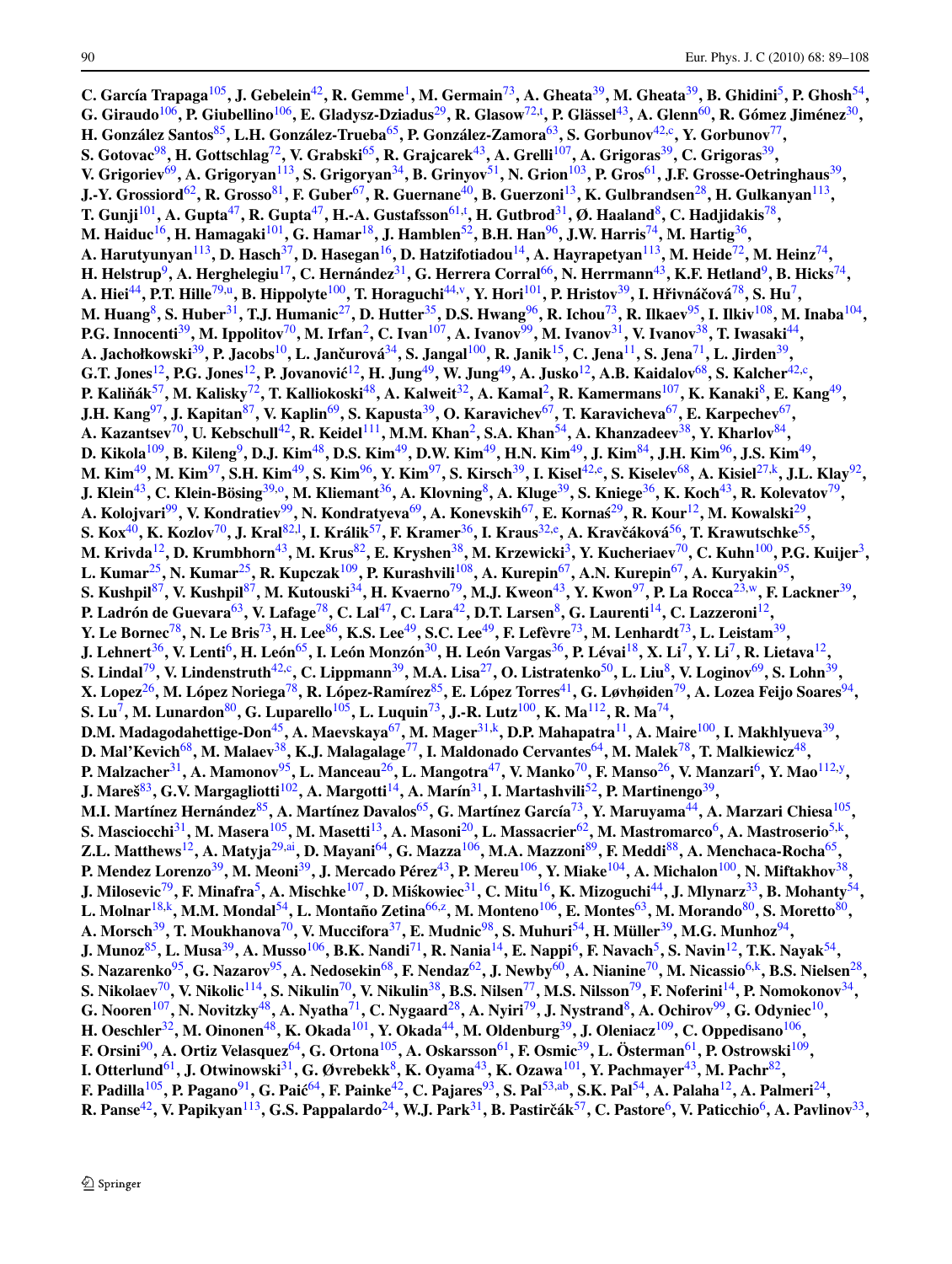<span id="page-2-0"></span>**T. Pawlak**[109](#page-4-0)**, T. Peitzmann**[107](#page-4-0)**, A. Pepato**[81](#page-4-0)**, H. Pereira**[90](#page-4-0)**, D. Peressounko**[70](#page-4-0)**, C. Pérez**[59](#page-3-0)**, D. Perini**[39](#page-3-0)**, D. Perrino**[5,](#page-3-0)[k](#page-4-0)**, W. Pery[t](#page-5-0)** $^{109}$  $^{109}$  $^{109}$ **, J. Peschek** $^{42,c}$  $^{42,c}$  $^{42,c}$  $^{42,c}$ **, A. Pesci** $^{14}$  $^{14}$  $^{14}$ **, V. Peskov** $^{64,k}$  $^{64,k}$  $^{64,k}$  $^{64,k}$ **, Y. Pestov** $^{75}$  $^{75}$  $^{75}$ **, A.J. Peters** $^{39}$  $^{39}$  $^{39}$ **, V. Petráček** $^{82}$  $^{82}$  $^{82}$ **, A. Petridis** $^{4,t}$  $^{4,t}$  $^{4,t}$ **, M. Petris**[17](#page-3-0)**, P. Petrov**[12](#page-3-0)**, M. Petrovici**[17](#page-3-0)**, C. Petta**[23](#page-3-0)**, J. Peyré**[78](#page-4-0)**, S. Piano**[103](#page-4-0)**, A. Piccotti**[106](#page-4-0)**, M. Pikna**[15](#page-3-0)**, P. Pillot**[73](#page-4-0)**, O. Pinazza**[14](#page-3-0)[,k](#page-4-0)**, L. Pinsky**[45](#page-3-0)**, N. Pitz**[36](#page-3-0)**, F. Piuz**[39](#page-3-0)**, R. Platt**[12](#page-3-0)**, M. Płoskon´** [10](#page-3-0)**, J. Pluta**[109](#page-4-0)**, T. Pocheptsov**[34,](#page-3-0)[ac](#page-5-0)**, S. Pochybova**[18](#page-3-0)**, P.L.M. Podesta Lerma**[30](#page-3-0)**, F. Poggio**[105](#page-4-0)**, M.G. Poghosyan**[105](#page-4-0)**, K. Polák**[83](#page-4-0)**, B. Polichtchouk**[84](#page-4-0)**, P. Polozov**[68](#page-4-0)**, V. Polyakov**[38](#page-3-0)**, B. Pommeresch**[8](#page-3-0)**, A. Pop**[17](#page-3-0)**, F. Posa**[5](#page-3-0)**, V. Pospíšil**[82](#page-4-0)**, B. Potukuchi**[47](#page-3-0)**, J. Pouthas**[78](#page-4-0)**, S.K. Prasad**[54](#page-3-0)**, R. Preghenella**[13](#page-3-0)[,w](#page-5-0)**, F. Prino**[106](#page-4-0)**, C.A. Pruneau**[33](#page-3-0)**, I. Pshenichnov**[67](#page-4-0)**, G. Puddu**[19](#page-3-0)**, P. Pujahari**[71](#page-4-0)**, A. Pulvirenti**[23](#page-3-0)**, A. Punin**[95](#page-4-0)**, V. Punin**[95](#page-4-0)**, M. Putiš**[56](#page-3-0)**, J. Putschke**[74](#page-4-0)**, E. Quercigh**[39](#page-3-0)**, A. Rachevski**[103](#page-4-0)**, A. Rademakers**[39](#page-3-0)**, S. Radomski**[43](#page-3-0)**, T.S. Räihä**[48](#page-3-0)**, J. Rak**[48](#page-3-0)**, A. Rakotozafindrabe**[90](#page-4-0)**, L. Ramello**1**, A. Ramírez Reyes**[66](#page-3-0)**, M. Rammler**[72](#page-4-0)**, R. Raniwala**[46](#page-3-0)**, S. Raniwala**[46](#page-3-0)**, S.S. Räsänen**[48](#page-3-0)**, I. Rashevskaya**[103](#page-4-0)**, S. Rath**[11](#page-3-0)**, K.F. Read**[52](#page-3-0)**, J.S. Real**[40](#page-3-0)**, K. Redlich**[108](#page-4-0)[,ap](#page-5-0)**, R. Renfordt**[36](#page-3-0)**, A.R. Reolon**[37](#page-3-0)**, A. Reshetin**[67](#page-4-0)**, F. Rettig**[42](#page-3-0)[,c](#page-4-0)**, J.-P. Revol**[39](#page-3-0)**, K. Reygers**[72,](#page-4-0)[ad](#page-5-0)**, H. Ricaud**[100](#page-4-0)[,ae](#page-5-0)**, L. Riccati**[106](#page-4-0)**, R.A. Ricci**[58](#page-3-0)**, M. Richter**[8](#page-3-0)**, P. Riedler**[39](#page-3-0)**, W. Riegler**[39](#page-3-0)**, F. Riggi**[23](#page-3-0)**, A. Rivetti**[106](#page-4-0)**, M. Rodriguez Cahuantzi**[85](#page-4-0)**, K. Røed**[9](#page-3-0)**, D. Röhrich**[39,](#page-3-0)[af](#page-5-0)**, S. Román López**[85](#page-4-0)**, R. Romita**[5,](#page-3-0)[e](#page-4-0)**, F. Ronchetti**[37](#page-3-0)**, P. Rosinský**[39](#page-3-0)**, P. Rosnet**[26](#page-3-0)**, S. Rossegger**[39](#page-3-0)**, A. Rossi**[102](#page-4-0)**, F. Roukoutakis**[39](#page-3-0),[ag](#page-5-0)**, S. Rousseau**[78](#page-4-0)**, C. Roy**[73](#page-4-0)[,m](#page-5-0)**, P. Roy**[53](#page-3-0)**, A.J. Rubio-Montero**[63](#page-3-0)**, R. Rui**[102](#page-4-0)**, I. Rusanov**[43](#page-3-0)**, G. Russo**[91](#page-4-0)**, E. Ryabinkin**[70](#page-4-0)**, A. Rybicki**[29](#page-3-0)**, S. Sadovsky**[84](#page-4-0)**, K. Šafaríkˇ** [39](#page-3-0)**, R. Sahoo**[80](#page-4-0)**, J. Saini**[54](#page-3-0)**, P. Saiz**[39](#page-3-0)**, D. Sakata**[104](#page-4-0)**, C.A. Salgado**[93](#page-4-0)**, R. Salgueiro Domingues da Silva**[39](#page-3-0)**, S. Salur**[10](#page-3-0)**, T. Samanta**[54](#page-3-0)**, S. Sambyal**[47](#page-3-0)**, V. Samsonov**[38](#page-3-0)**, L. Šándor**[57](#page-3-0)**, A. Sandoval**[65](#page-3-0)**, M. Sano**[104](#page-4-0)**, S. Sano**[101](#page-4-0)**, R. Santo**[72](#page-4-0)**, R. Santoro**[5](#page-3-0)**, J. Sarkamo**[48](#page-3-0)**, P. Saturnini**[26](#page-3-0)**, E. Scapparone**[14](#page-3-0)**, F. Scarlassara**[80](#page-4-0)**, R.P. Scharenberg**[110](#page-4-0)**, C. Schiaua**[17](#page-3-0)**, R. Schicker**[43](#page-3-0)**, H. Schindler**[39](#page-3-0)**, C. Schmidt**[31](#page-3-0)**, H.R. Schmidt**[31](#page-3-0)**, K. Schossmaier**[39](#page-3-0)**, S. Schreiner**[39](#page-3-0)**, S. Schuchmann**[36](#page-3-0)**, J. Schukraft**[39,](#page-3-0)[a](#page-4-0)**, Y. Schutz**[73](#page-4-0)**, K. Schwarz**[31](#page-3-0)**, K. Schweda**[43](#page-3-0)**, G. Scioli**[13](#page-3-0)**, E. Scomparin**[106](#page-4-0)**, G. Segato**[80](#page-4-0)**, D. Semenov**[99](#page-4-0)**, S. Senyukov**1**, J. Seo**[49](#page-3-0)**, S. Serci**[19](#page-3-0)**, L. Serkin**[64](#page-3-0)**, E. Serradilla**[63](#page-3-0)**, A. Sevcenco**[16](#page-3-0)**, I. Sgura**[5](#page-3-0)**, G. Shabratova**[34](#page-3-0)**, R. Shahoyan**[39](#page-3-0)**, G. Sharkov**[68](#page-4-0)**, N. Sharma**[25](#page-3-0)**, S. Sharma**[47](#page-3-0)**, K. Shigaki**[44](#page-3-0)**, M. Shimomura**[104](#page-4-0)**, K. Shtejer**[41](#page-3-0)**, Y. Sibiriak**[70](#page-4-0)**, M. Siciliano**[105](#page-4-0)**, E. Sicking**[39](#page-3-0)[,ah](#page-5-0)**, E. Siddi**[20](#page-3-0)**, T. Siemiarczuk**[108](#page-4-0)**, A. Silenzi**[13](#page-3-0)**, D. Silvermyr**[76](#page-4-0)**, E.** Simili<sup>[107](#page-4-0)</sup>, G. Simonetti<sup>[5,](#page-3-0)[k](#page-4-0)</sup>, R. Singaraju<sup>[54](#page-3-0)</sup>, R. Singh<sup>[47](#page-3-0)</sup>, V. Singhal<sup>54</sup>, B.C. Sinha<sup>54</sup>, T. Sinha<sup>[53](#page-3-0)</sup>, B. Sitar<sup>[15](#page-3-0)</sup>, M. Sitta<sup>1</sup>, **T.B. Skaali**[79](#page-4-0)**, K. Skjerdal**[8](#page-3-0)**, R. Smakal**[82](#page-4-0)**, N. Smirnov**[74](#page-4-0)**, R. Snellings**[3](#page-3-0)**, H. Snow**[12](#page-3-0)**, C. Søgaard**[28](#page-3-0)**, A. Soloviev**[84](#page-4-0)**, H.K. Soltveit**[43](#page-3-0)**, R. Soltz**[60](#page-3-0)**, W. Sommer**[36](#page-3-0)**, C.W. Son**[86](#page-4-0)**, H. Son**[96](#page-4-0)**, M. Song**[97](#page-4-0)**, C. Soos**[39](#page-3-0)**, F. Soramel**[80](#page-4-0)**, D. Soyk**[31](#page-3-0)**, M. Spyropoulou-Stassinaki**[4](#page-3-0)**, B.K. Srivastava**[110](#page-4-0)**, J. Stachel**[43](#page-3-0)**, F. Staley**[90](#page-4-0)**, E. Stan**[16](#page-3-0)**, G. Stefanek**[108](#page-4-0)**, G. Stefanini**[39](#page-3-0)**, T. Steinbeck**[42,](#page-3-0)[c](#page-4-0)**, E. Stenlund**[61](#page-3-0)**, G. Steyn**[22](#page-3-0)**, D. Stocco**[105,](#page-4-0)[ai](#page-5-0)**, R. Stock**[36](#page-3-0)**, P. Stolpovsky**[84](#page-4-0)**, P. Strmen**[15](#page-3-0)**, A.A.P. Suaide**[94](#page-4-0)**, M.A. Subieta Vásquez**[105](#page-4-0)**, T. Sugitate**[44](#page-3-0)**, C. Suire**[78](#page-4-0)**, M. Šumbera**[87](#page-4-0)**, T. Susa**[114](#page-4-0)**, D. Swoboda**[39](#page-3-0)**, J. Symons**[10](#page-3-0)**, A. Szanto de Toledo**[94](#page-4-0)**, I. Szarka**[15](#page-3-0)**, A. Szostak**[20](#page-3-0)**, M. Szuba**[109](#page-4-0)**, M. Tadel**[39](#page-3-0)**, C. Tagridis**[4](#page-3-0)**, A. Takahara**[101](#page-4-0)**, J. Takahashi**[21](#page-3-0)**, R. Tanabe**[104](#page-4-0)**, D.J. Tapia Takaki**[78](#page-4-0)**, H. Taureg**[39](#page-3-0)**, A. Tauro**[39](#page-3-0)**, M. Tavlet**[39](#page-3-0)**, G. Tejeda Muñoz**[85](#page-4-0)**, A. Telesca**[39](#page-3-0)**, C. Terrevoli**[5](#page-3-0)**, J. Thäder**[42,](#page-3-0)[c](#page-4-0)**, R. Tieulent**[62](#page-3-0)**, D. Tlusty**[82](#page-4-0)**, A. Toia**[39](#page-3-0)**, T. Tolyhy**[18](#page-3-0)**, C. Torcato de Matos**[39](#page-3-0)**, H. Torii**[44](#page-3-0)**, G. Torralba**[42](#page-3-0)**, L. Toscano**[106](#page-4-0)**, F. Tosello**[106](#page-4-0)**, A. Tournaire**[73](#page-4-0)[,aj](#page-5-0)**, T. Traczyk**[109](#page-4-0)**, P. Tribedy**[54](#page-3-0)**, G. Tröger**[42](#page-3-0)**, D. Truesdale**<sup>[27](#page-3-0)</sup>, W.H. Trzaska<sup>[48](#page-3-0)</sup>, G. Tsiledakis<sup>[43](#page-3-0)</sup>, E. Tsilis<sup>[4](#page-3-0)</sup>, T. Tsuji<sup>[101](#page-4-0)</sup>, A. Tumkin<sup>[95](#page-4-0)</sup>, R. Turrisi<sup>[81](#page-4-0)</sup>, A. Turvey<sup>[77](#page-4-0)</sup>, **T.S. Tveter**[79](#page-4-0)**, H. Tydesjö**[39](#page-3-0)**, K. Tywoniuk**[79](#page-4-0)**, J. Ulery**[36](#page-3-0)**, K. Ullaland**[8](#page-3-0)**, A. Uras**[19](#page-3-0)**, J. Urbán**[56](#page-3-0)**, G.M. Urciuoli**[89](#page-4-0)**, G.L. Usai**[19](#page-3-0)**, A. Vacchi**[103](#page-4-0)**, M. Vala**[34,](#page-3-0)[j](#page-4-0) **, L. Valencia Palomo**[65](#page-3-0)**, S. Vallero**[43](#page-3-0)**, N. van der Kolk**[3](#page-3-0)**, P. Vande Vyvre**[39](#page-3-0)**, M. van Leeuwen**[107](#page-4-0)**, L. Vannucci**[58](#page-3-0)**, A. Vargas**[85](#page-4-0)**, R. Varma**[71](#page-4-0)**, A. Vasiliev**[70](#page-4-0)**, I. Vassiliev**[42](#page-3-0),[ag](#page-5-0)**, M. Vasileiou**[4](#page-3-0)**, V. Vechernin**[99](#page-4-0)**, M. Venaruzzo**[102](#page-4-0)**, E. Vercellin**[105](#page-4-0)**, S. Vergara**[85](#page-4-0)**, R. Vernet**[23,](#page-3-0)[ak](#page-5-0)**, M. Verweij**[107](#page-4-0)**, I. Vetlitskiy**[68](#page-4-0)**, L. Vickovic**[98](#page-4-0)**, G. Viesti**[80](#page-4-0)**, O. Vikhlyantsev**[95](#page-4-0)**, Z. Vilakazi**[22](#page-3-0)**, O. Villalobos Baillie**[12](#page-3-0)**, A. Vinogradov**[70](#page-4-0)**, L. Vinogradov**[99](#page-4-0)**, Y. Vinogradov**[95](#page-4-0)**, T. Virgili**[91](#page-4-0)**, Y.P. Viyogi**[54](#page-3-0)**, A. Vodopianov**[34](#page-3-0)**, K. Voloshin**[68](#page-4-0)**, S. Voloshin**[33](#page-3-0)**, G. Volpe**[5](#page-3-0)**, B. von Haller**[39](#page-3-0)**, D. Vranic**[31](#page-3-0)**, J. Vrláková**[56](#page-3-0)**, B. Vulpescu**[26](#page-3-0)**, B. Wagner**[8](#page-3-0)**, V. Wagner**[82](#page-4-0)**, L. Wallet**[39](#page-3-0)**, R. Wan**[112](#page-4-0)[,m](#page-5-0)**, D. Wang**[112](#page-4-0)**, Y. Wang**[43](#page-3-0)**, K. Watanabe**[104](#page-4-0)**, Q. Wen**[7](#page-3-0)**, J. Wessels**[72](#page-4-0)**, U. Westerhoff**[72](#page-4-0)**, J. Wiechula**[43](#page-3-0)**, J. Wikne**[79](#page-4-0)**, A. Wilk**[72](#page-4-0)**, G. Wilk**[108](#page-4-0)**, M.C.S. Williams**[14](#page-3-0)**, N. Willis**[78](#page-4-0)**, B. Windelband**[43](#page-3-0)**, C. Xu**[112](#page-4-0)**, C. Yang**[112](#page-4-0)**, H. Yang**[43](#page-3-0)**, S. Yasnopolskiy**[70](#page-4-0)**, F. Yermia**[73](#page-4-0)**, J. Yi**[86](#page-4-0)**, Z. Yin**[112](#page-4-0)**, H. Yokoyama**[104](#page-4-0)**, I.-K. Yoo**[86](#page-4-0)**, X. Yuan**[112,](#page-4-0)[am](#page-5-0)**, V. Yurevich**[34](#page-3-0)**, I. Yushmanov**[70](#page-4-0)**, E. Zabrodin**[79](#page-4-0)**, B. Zagreev**[68](#page-4-0)**, A. Zalite**[38](#page-3-0)**, C. Zampolli**[39](#page-3-0)[,an](#page-5-0)**, Yu. Zanevsky**[34](#page-3-0)**, S. Zaporozhets**[34](#page-3-0)**, A. Zarochentsev**[99](#page-4-0)**, P. Závada**[83](#page-4-0)**, H. Zbroszczyk**[109](#page-4-0)**, P. Zelnicek**[42](#page-3-0)**, A. Zenin**[84](#page-4-0)**, A. Zepeda**[66](#page-3-0)**, I. Zgura**[16](#page-3-0)**, M. Zhalov**[38](#page-3-0)**, X. Zhang**[112,b](#page-4-0)**, D. Zhou**[112](#page-4-0)**, S. Zhou**[7](#page-3-0)**, J. Zhu**[112](#page-4-0)**, A. Zichichi**[12,](#page-3-0)[w](#page-5-0)**, A. Zinchenko**[34](#page-3-0)**, G. Zinovjev**[51](#page-3-0)**, Y. Zoccarato**[62](#page-3-0)**, V. Zychácek ˇ** [82](#page-4-0)**, M. Zynovyev**[51](#page-3-0)

This publication is dedicated to the memory of our colleague Hans-Åke Gustafsson.

<sup>&</sup>lt;sup>1</sup>Dipartimento di Scienze e Tecnologie Avanzate dell'Università del Piemonte Orientale and Gruppo Collegato INFN, Alessandria, Italy

<sup>&</sup>lt;sup>2</sup> Department of Physics, Aligarh Muslim University, Aligarh, India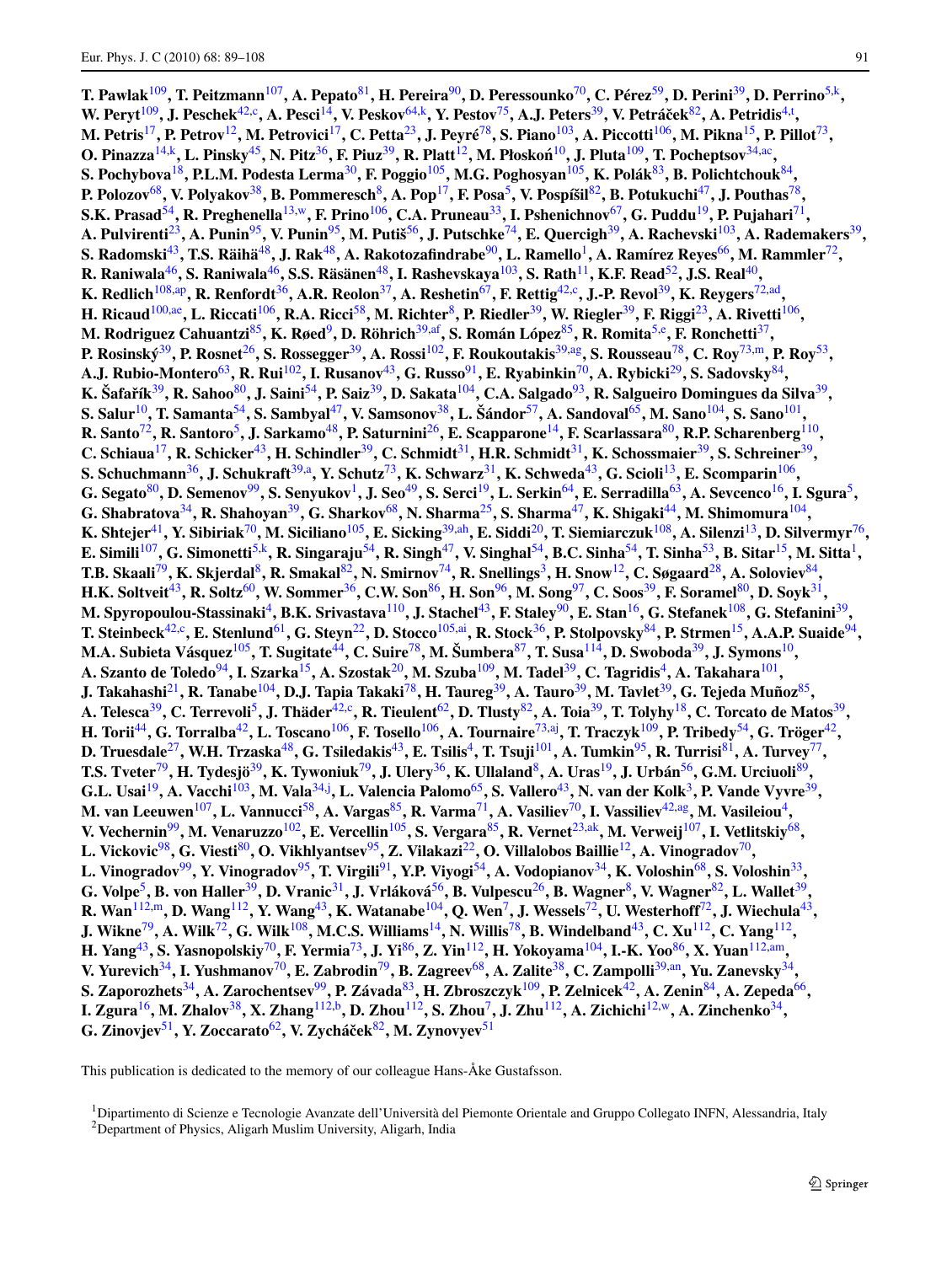- <span id="page-3-0"></span><sup>3</sup>National Institute for Nuclear and High Energy Physics (NIKHEF), Amsterdam, Netherlands
- <sup>4</sup>Physics Department, University of Athens, Athens, Greece
- <sup>5</sup>Dipartimento Interateneo di Fisica 'M. Merlin' and Sezione INFN, Bari, Italy
- <sup>6</sup>Sezione INFN, Bari, Italy
- <sup>7</sup> China Institute of Atomic Energy, Beijing, China
- <sup>8</sup>Department of Physics and Technology, University of Bergen, Bergen, Norway
- <sup>9</sup> Faculty of Engineering, Bergen University College, Bergen, Norway
- 
- 
- 
- 
- 
- 
- 
- 
- 
- 
- 
- 
- 
- 
- 
- 
- <sup>3</sup>Faculty of Engineering, Bergen University College, Bregen, Norway<br><sup>19</sup>Haculty of Engineering, Bergen University College, Bregen, Norway<br><sup>11</sup>Institute of Physics ,Bhubaneswar, India<br><sup>125</sup>Colool of Physics and Astronomy,
- 
- 
- 
- 
- 
- 
- 
- 
- 
- 
- 
- 
- 
- <sup>34</sup> Joint Institute for Nuclear Research (JINR), Dubna, Russia<br>
<sup>35</sup> Frankfurt Institute for Advanced Studies, Johann Wolfgang Goethe-Universität Frankfurt, Frankfurt, Germany<br>
<sup>36</sup> Institut für Kernphysik, Johann Wolfga
- 
- 
- 
- 
- 
- 
- 
- 
- 
- 
- 
- 
- 
- 
- 
- 
- 
- 
- 
- 
- 
- 
- 
- 
- 
- de Grenoble, Grenoble, France<br>
<sup>41</sup> Centro de Aplicaciones Tecnológicas y Desarrollo Nuclear (CEADEN), Havana, Cuba<br>
<sup>42</sup> Kirchhoff-Institut für Physik, Ruprecht-Karls-Universität Heidelberg, Heidelberg, Germany<br>
<sup>42</sup> Kirc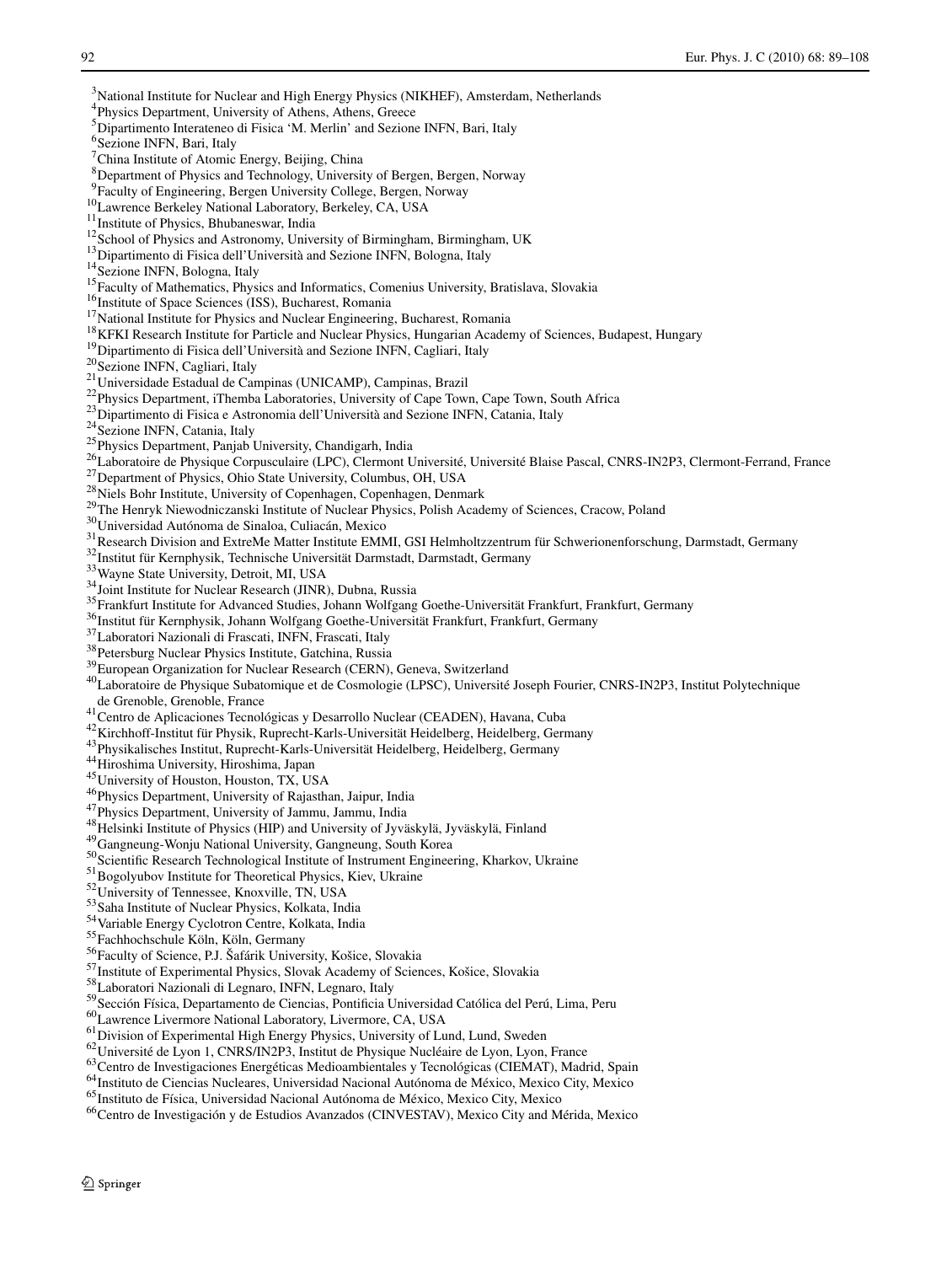- 
- 
- 
- 
- 
- 
- 
- 
- 
- 
- 
- 
- 
- 
- 
- 
- 
- 
- 
- 
- 
- 
- 
- <span id="page-4-0"></span><sup>671</sup> Institute for Nuclear Research, Academy of Sciences, Moscow, Russia<br><sup>671</sup> Institute for Theoretical and Experimental Physics, Moscow, Russia<br><sup>69</sup> Moscow Engineering Physics Institute. Moscow, Russia<br><sup>70</sup> Nussian Rese
- 
- 
- <sup>94</sup>Universidade de São Paulo (USP), São Paulo, Brazil<br><sup>95</sup>Russian Federal Nuclear Center (VNIIEF), Sarov, Russia<br><sup>96</sup>Department of Physics, Sejong University, Seoul, South Korea
- 
- 
- 
- <sup>96</sup> Department of Physics, Sejong University, Seoul, South Korea<br><sup>97</sup> Yonse University, Seoul, South Korea<br><sup>99</sup> Yonse University, Scoli, South Korea<br><sup>99</sup> Yonse University of Split FESB, Split, Croatia<br><sup>99</sup> V. Fock Institu
- 
- 
- 
- 
- 
- 
- 
- 
- 
- 
- 
- 
- 
- 

Received: 18 April 2010 / Revised: 28 April 2010 / Published online: 12 June 2010 © CERN for the benefit of the ALICE collaboration 2010. This article is published with open access at Springerlink.com

f Now at Institut für Kernphysik, Johann Wolfgang Goethe-Universität Frankfurt, Frankfurt, Germany.

- <sup>g</sup>Now at Physics Department, University of Cape Town, iThemba Laboratories, Cape Town, South Africa.
- h<sub>Now</sub> at National Institute for Physics and Nuclear Engineering, Bucharest, Romania.
- <sup>i</sup> Also at University of Houston, Houston, TX, United States.
- j Now at Faculty of Science, P.J. Šafárik University, Košice, Slovakia.
- kNow at European Organization for Nuclear Research (CERN), Geneva, Switzerland.
- <sup>1</sup>Now at Helsinki Institute of Physics (HIP) and University of Jyväskylä, Jyväskylä, Finland.

<sup>a</sup> e-mail: [Jurgen.Schukraft@cern.ch](mailto:Jurgen.Schukraft@cern.ch)

bAlso at Laboratoire de Physique Corpusculaire (LPC), Clermont Université, Université Blaise Pascal, CNRS-IN2P3, Clermont-Ferrand, France.

cAlso at Frankfurt Institute for Advanced Studies, Johann Wolfgang Goethe-Universität Frankfurt, Frankfurt, Germany.

<sup>&</sup>lt;sup>d</sup>Now at Sezione INFN, Padova, Italy.

eNow at Research Division and ExtreMe Matter Institute EMMI, GSI Helmholtzzentrum für Schwerionenforschung, Darmstadt, Germany.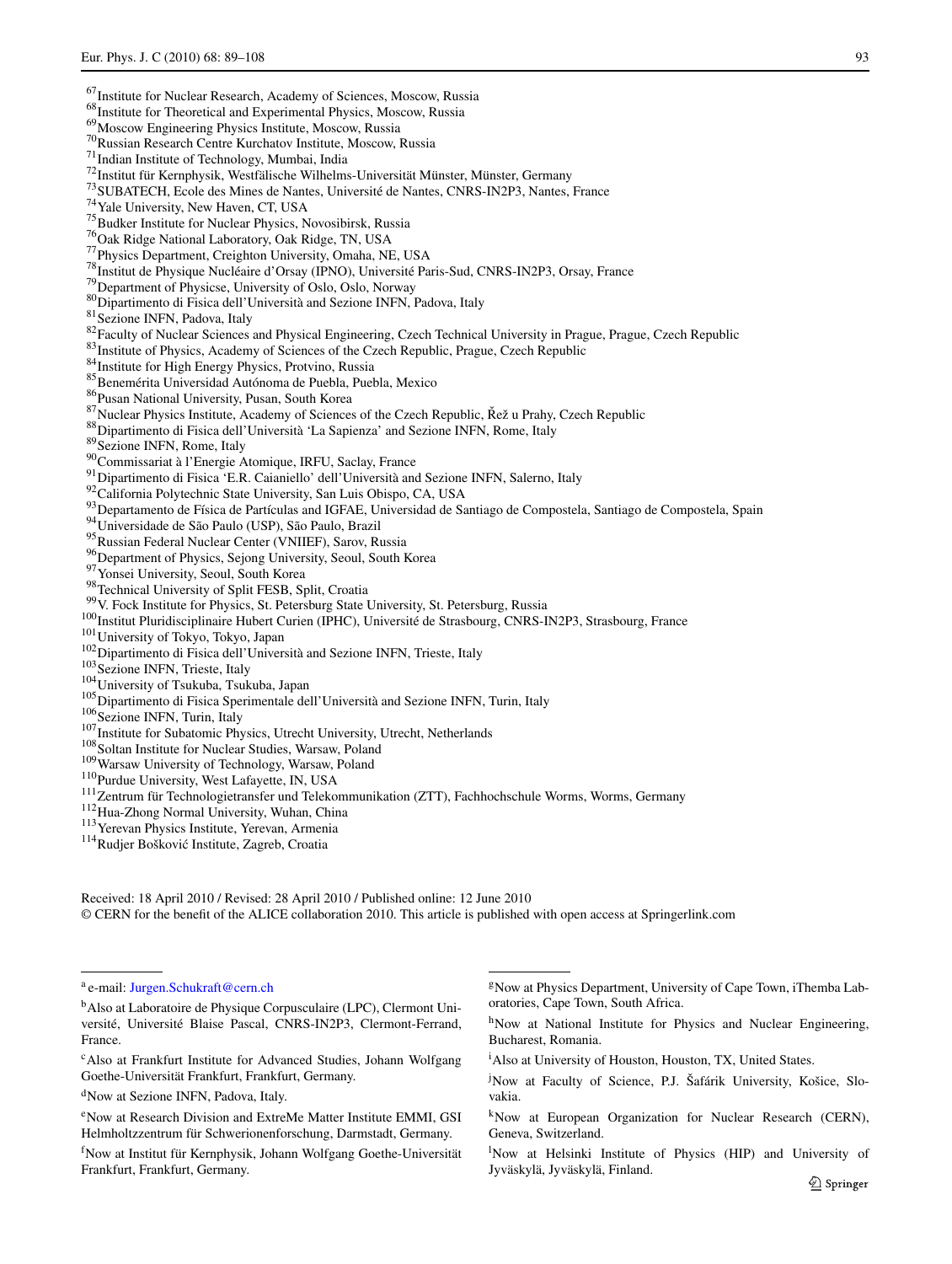<span id="page-5-0"></span>**Abstract** Charged-particle production was studied in proton–proton collisions collected at the LHC with the ALICE detector at centre-of-mass energies 0.9 TeV and 2.36 TeV in the pseudorapidity range  $|\eta|$  < 1.4. In the central region  $(|n| < 0.5)$ , at 0.9 TeV, we measure charged-particle pseudo-

oNow at Institut für Kernphysik, Westfälische Wilhelms-Universität Münster, Münster, Germany.

<sup>r</sup>Also at European Organization for Nuclear Research (CERN), Geneva, Switzerland.

s Now at Sección Física, Departamento de Ciencias, Pontificia Universidad Católica del Perú, Lima, Peru.

<sup>v</sup>Now at University of Tsukuba, Tsukuba, Japan.

wAlso at Centro Fermi—Centro Studi e Ricerche e Museo Storico della Fisica "Enrico Fermi", Rome, Italy.

xNow at Dipartimento Interateneo di Fisica 'M. Merlin' and Sezione INFN, Bari, Italy.

yAlso at Laboratoire de Physique Subatomique et de Cosmologie (LPSC), Université Joseph Fourier, CNRS-IN2P3, Institut Polytechnique de Grenoble, Grenoble, France.

<sup>z</sup>Now at Dipartimento di Fisica Sperimentale dell'Università and Sezione INFN, Turin, Italy.

aaNow at Physics Department, Creighton University, Omaha, NE, United States.

abNow at Commissariat à l'Energie Atomique, IRFU, Saclay, France.

acAlso at Department of Physics, University of Oslo, Oslo, Norway.

adNow at Physikalisches Institut, Ruprecht-Karls-Universität Heidelberg, Heidelberg, Germany.

aeNow at Institut für Kernphysik, Technische Universität Darmstadt, Darmstadt, Germany.

af Now at Department of Physics and Technology, University of Bergen, Bergen, Norway.

agNow at Physics Department, University of Athens, Athens, Greece.

ahAlso at Institut für Kernphysik, Westfälische Wilhelms-Universität Münster, Münster, Germany.

aiNow at SUBATECH, Ecole des Mines de Nantes, Université de Nantes, CNRS-IN2P3, Nantes, France.

<sup>aj</sup>Now at Université de Lyon 1, CNRS/IN2P3, Institut de Physique Nucléaire de Lyon, Lyon, France.

akNow at Centre de Calcul IN2P3, Lyon, France.

alNow at Variable Energy Cyclotron Centre, Kolkata, India.

amAlso at Dipartimento di Fisica dell'Università and Sezione INFN, Padova, Italy.

an Also at Sezione INFN, Bologna, Italy.

aoAlso at Dipartimento di Fisica dell'Università, Udine, Italy.

apAlso at Wrocław University, Wrocław, Poland.

rapidity density  $dN_{ch}/d\eta = 3.02 \pm 0.01(stat.)^{+0.08}_{-0.05}(syst.)$ for inelastic interactions, and  $dN_{ch}/d\eta = 3.58 \pm 0.01$  $(stat.)^{+0.12}_{-0.12}(syst.)$  for non-single-diffractive interactions. At 2.36 TeV, we find  $dN_{ch}/d\eta = 3.77 \pm 0.01(stat.)^{+0.25}_{-0.12}(syst.)$ for inelastic, and  $dN_{ch}/d\eta = 4.43 \pm 0.01(stat.)^{+0.17}_{-0.12}(syst.)$ for non-single-diffractive collisions. The relative increase in charged-particle multiplicity from the lower to higher energy is 24.7%  $\pm$  0.5% $(\text{stat.})_{-2.8}^{+5.7}$ % $(\text{syst.})$  for inelastic and  $23.7\% \pm 0.5\% (stat.)^{+4.6}_{-1.1}\% (syst.)$  for non-single-diffractive interactions. This increase is consistent with that reported by the CMS collaboration for non-single-diffractive events and larger than that found by a number of commonly used models. The multiplicity distribution was measured in different pseudorapidity intervals and studied in terms of KNO variables at both energies. The results are compared to proton– antiproton data and to model predictions.

### **1 Introduction**

Whenever entering a new energy regime with hadron colliders, it is important to measure the global characteristics of the collisions. These interactions, dominated by soft (i.e. small-momentum-transfer) processes, are useful to study QCD in the non-perturbative regime, and to constrain phenomenological models and event generators. Such studies are also important for the understanding of backgrounds for measurements of hard and rare interactions.

ALICE [\[1](#page-18-0)] has measured the pseudorapidity density of charged particles produced in proton–proton collisions at a centre-of-mass energy  $\sqrt{s}$  = 900 GeV [[2\]](#page-18-0) with low statistics from the first collisions at the CERN Large Hadron Collider (LHC) [\[3](#page-18-0)]. Results were given for two normalizations:

- inelastic (INEL); this corresponds to the sum of all inelastic interactions (non-diffractive ND, single-diffractive SD, and double-diffractive DD) with the trigger biases corrected for each event class individually according to their respective estimated abundances and trigger efficiencies;
- non-single-diffractive (NSD); here the corrections are applied to non-diffractive and double-diffractive processes only, while removing, on average, the single-diffractive contribution.

The corrections to INEL and NSD samples are based on previous experimental data and simulations with Monte Carlo event generators. Charged-particle pseudorapidity density in pp collisions at LHC was also published by the CMS collaboration for NSD interactions [\[4](#page-18-0)], and by the ATLAS collaboration for a different event selection [\[5](#page-18-0)], not directly comparable with our measurements and those of CMS.

We have used the first high energy proton–proton collisions at the LHC at a centre-of-mass energy  $\sqrt{s} = 2.36$  TeV,

mNow at Institut Pluridisciplinaire Hubert Curien (IPHC), Université de Strasbourg, CNRS-IN2P3, Strasbourg, France.

<sup>&</sup>lt;sup>n</sup>Now at Sezione INFN, Bari, Italy.

PNow at University of Technology and Austrian Academy of Sciences, Vienna, Austria.

<sup>&</sup>lt;sup>q</sup>Also at Lawrence Livermore National Laboratory, Livermore, CA, United States.

t Deceased.

<sup>&</sup>lt;sup>u</sup>Now at Yale University, New Haven, CT, United States.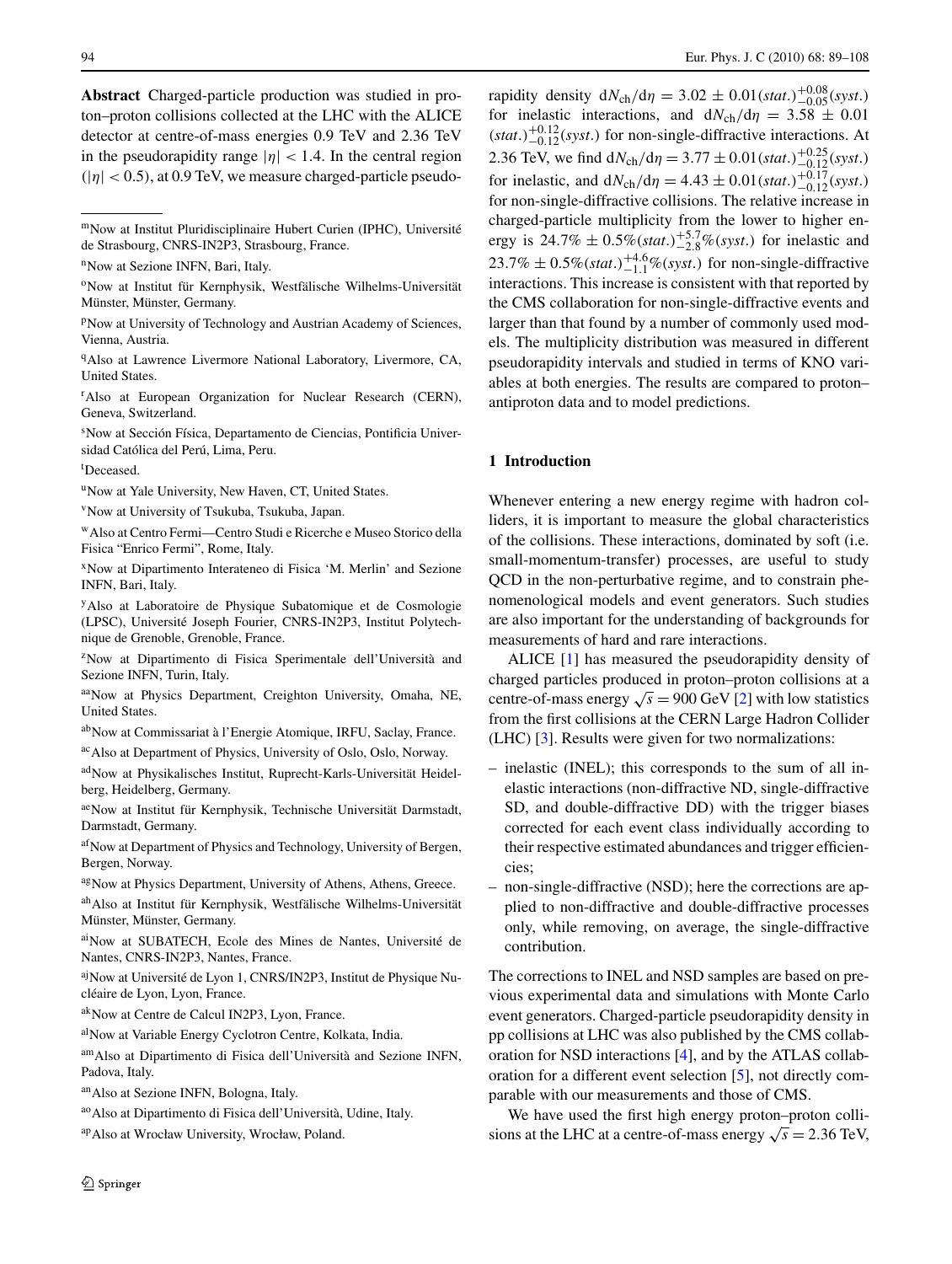<span id="page-6-0"></span>as well as a larger statistics data sample at  $\sqrt{s} = 0.9$  TeV, to determine the pseudorapidity density of charged-primary particles,<sup>1</sup> d $N_{ch}/d\eta$ , in the central pseudorapidity region  $(|\eta| < 1.4)$ . According to commonly used models  $[6-12]$ , an increase in  $dN_{ch}/d\eta$  of 17–22% for INEL events and of 14–19% for NSD events is expected in 2.36 TeV collisions relative to 0.9 TeV collisions.

We also studied the distribution of the multiplicity of charged particles in the central pseudorapidity region  $(|n| < 1.3)$ . The multiplicity distribution of charged particles (the probability  $P(N_{ch})$ ) that a collision has multiplicity  $N_{ch}$ ) can be described by KNO scaling [[13\]](#page-18-0) over a wide energy range. KNO scaling means that the distribution  $\langle N_{\text{ch}} \rangle P(z)$ , where  $z = N_{\text{ch}} / \langle N_{\text{ch}} \rangle$ , is independent of energy. In full phase space, scaling holds up to the top ISR energy (pp at  $\sqrt{s}$  = 62.2 GeV) [[14\]](#page-18-0). Deviations from scaling are observed at higher energies, starting at 200 GeV with  $p\bar{p}$  collisions at the Sp $\bar{p}S$  collider [[15](#page-18-0)]. However, in limited central *η*-intervals scaling has been found to hold up to 900 GeV. The UA5 collaboration [\[16](#page-18-0)] observed scaling for non-single-diffractive events in restricted central *η*-intervals and its progressive violation with increasing *η*-ranges. The UA1 collaboration [[17\]](#page-18-0) also observed scaling in a larger interval  $|\eta|$  < 2.5. In inelastic events, deviation from KNO scaling was observed in full phase space already at ISR energies [[14\]](#page-18-0). Such deviations are generally attributed to semihard gluon radiation (minijets) and to multi-parton scattering.

The Negative-Binomial Distribution (NBD) [[18\]](#page-18-0) describes multiplicity distributions in full phase space up to 540 GeV; however, this description is not successful at 900 GeV [[19\]](#page-18-0). NBD describes the distributions up to 1.8 TeV in limited *η*-intervals ( $|\eta|$  < 0.5) [\[20](#page-18-0)]. For larger *η*-intervals and in full phase space, only the sum of two NBDs provides a reasonable fit [[21,](#page-18-0) [22\]](#page-18-0).

Comparing these multiplicity measurements with the predictions of Monte Carlo generators used by the LHC experiments will allow a better tuning of these models to accurately simulate minimum-bias and underlying-event effects. A recent review of multiplicity measurements at high energies can be found in [[23\]](#page-18-0).

This article is organized as follows: a description of the ALICE detector subsystems used in this analysis is presented in Sect. 2; Sect. [3](#page-7-0) is dedicated to the definition of the event samples; Sect. [4](#page-8-0) to data analysis; in Sect. [5](#page-11-0) systematic uncertainties are discussed; the results are given in Sect. [6](#page-12-0) and Sect. [7](#page-16-0) contains the conclusions.

#### **2 The ALICE experiment and data collection**

The ALICE experiment consists of a large number of detector subsystems which are described in detail in [[1\]](#page-18-0). This analysis is based mainly on data from the Silicon Pixel Detector (SPD), since it has the largest pseudorapidity coverage in the central region and is located closest to the interaction region, implying a very low momentum cut-off and a small contamination from secondary particles.

The SPD detector surrounds the central beryllium beam pipe (3 cm radius, 0.23% of a radiation length) with two cylindrical layers (at radii of 3.9 and 7.6 cm, 2.3% of a radiation length) and covers the pseudorapidity ranges |*η*| *<* 2 and  $|\eta|$  < 1.4 for the inner and outer layers, respectively. The number of inactive (dead or noisy) individual pixels is small, about 1.5%, but in addition some 17% of the total area is currently not active, mostly because of insufficient cooling flow in some of the detector modules. The number of noise hits in the active pixels of the SPD was measured with a random trigger to be of the order of  $10^{-4}$  per event. The SPD was aligned using cosmic-ray tracks [[24\]](#page-18-0) collected prior to the collider run and tracks from collisions recorded at  $\sqrt{s} = 0.9$  TeV.

Information from two scintillator hodoscopes, called VZERO counters, was used for event selection and background rejection. These counters are placed on either side of the interaction region at  $z = 3.3$  m and  $z = -0.9$  m. They cover the regions  $2.8 < \eta < 5.1$  and  $-3.7 < \eta < -1.7$ and record both amplitude and time of signals produced by charged particles.

The central detector subsystems are placed inside a large solenoidal magnet which provides a field of 0*.*5 T. For the 2.36 TeV data taking the VZERO detectors were not turned on. Therefore, the trigger conditions, the analysis and the systematic errors differ slightly between the two data sets (see below).

Because of the low interaction rate it was possible to use a rather loose trigger for collecting data. At 0.9 TeV, the minimum-bias trigger required a hit in either one of the VZERO counters or in the SPD detector; i.e. essentially at least one charged particle anywhere in the 8 units of pseudorapidity covered by these trigger detectors. At the higher energy, the trigger required at least one hit in the SPD detector  $(|\eta| < 2)$ . The events were collected in coincidence with the signals from two beam pick-up counters (BPTX), one on each side of the interaction region, indicating the presence of passing bunches.

The bunch intensity was typically  $5 \times 10^9$  protons, giving a luminosity of the order of  $10^{26}$  cm<sup>-2</sup> s<sup>-1</sup>. This value corresponds to a rate of a few Hz for inelastic proton–proton collisions and a negligible pile-up probability for events in the same bunch crossing.

<sup>1</sup>Primary particles are defined as prompt particles produced in the collision and all decay products, except products from weak decays of strange particles.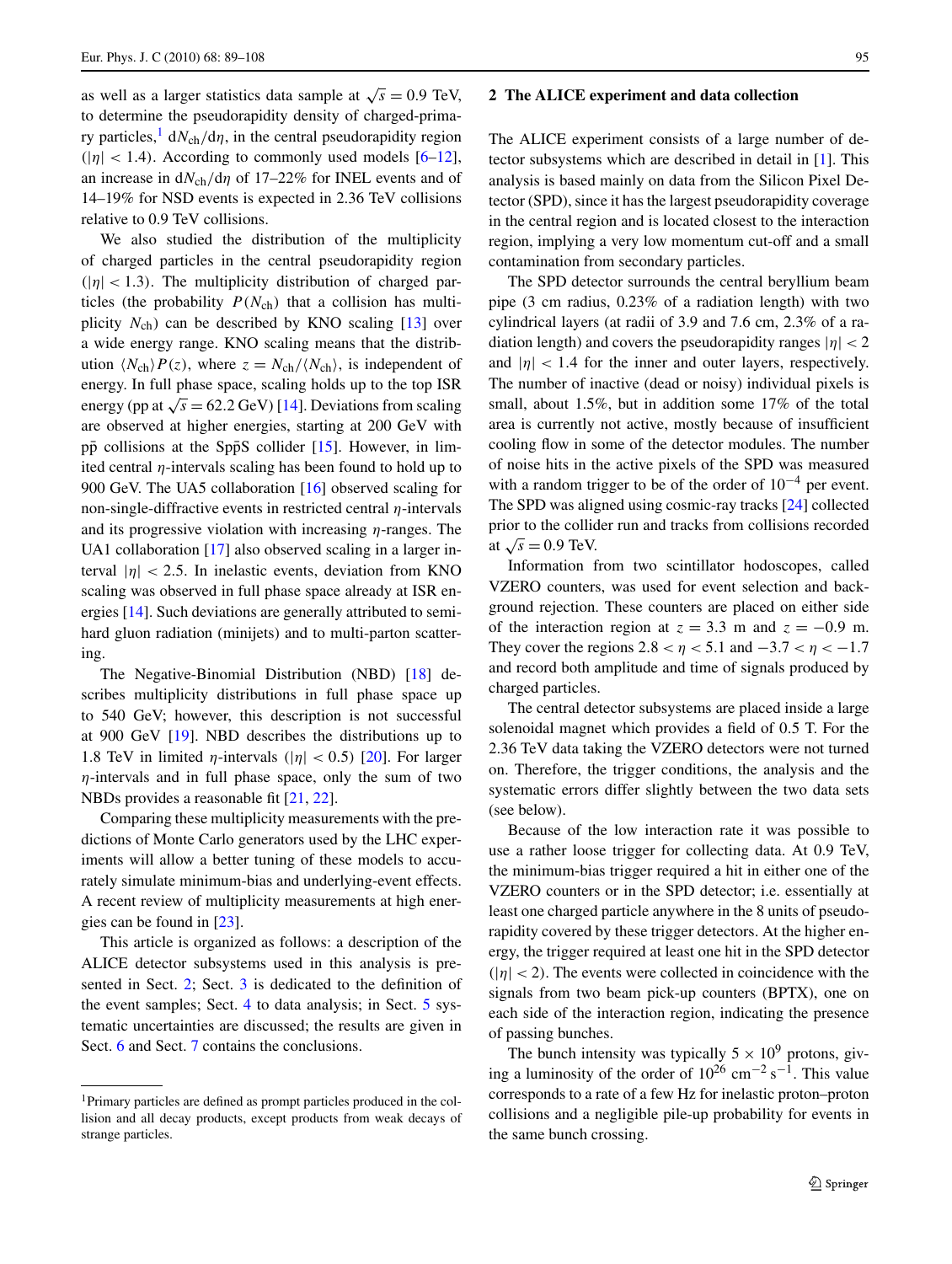<span id="page-7-0"></span>

**Fig. 1** Distributions of reconstructed event vertices along the beam direction (*z*) obtained from hit correlations in the two pixel layers of the ALICE inner tracking system for the event samples used in the analysis (see text):  $\sqrt{s} = 0.9$  TeV (*full symbols*) and  $\sqrt{s} = 2.36$  TeV (*open symbols*). The *lines* are from Monte Carlo simulations. *Vertical dashed lines* delimit the region |*z*| *<* 10 cm, where the events for the present analysis were selected

In the case of the 0*.*9 TeV data, events in coincidence with only one passing bunch, as well as when no bunch was passing through the detector, were also registered. These control triggers were used to measure the beam-induced and accidental backgrounds.

The observed longitudinal sizes of the interaction regions can be inferred from Fig. 1, which shows the distribution of the interaction vertices along the beam axis reconstructed from hit correlation in the two SPD layers. The vertex distribution has an estimated r.m.s. of 4.1 cm and 2.7 cm for the 0.9 TeV and 2.36 TeV samples, respectively. These vertex distributions are for all triggered events with a reconstructed primary vertex after background rejection. They are compared to Monte Carlo simulations of proton–proton collisions using a Gaussian beam profile with a standard deviation as measured from data. The experimentally observed tails (mainly from events with one or two reconstructed tracks) are well described in the simulation, confirming that beam induced background is very small in the selected sample. The vertex-reconstruction efficiency is practically independent of the vertex *z*-position for  $|z|$  < 10 cm.

## **3 Event selection and corrections to INEL and NSD event classes**

Slightly different event selections were applied after data reconstruction for the analysis of the two collision energies because of the different detector configurations.

For both data samples, an offline selection is applied to reject beam-induced background. At 0.9 TeV, the VZERO counters were used to remove beam–gas or beam–halo events by requiring their timing signals, if present, to be compatible with particles produced in collision events (see [[2\]](#page-18-0) for more details). At both energies, this background was also rejected by exploiting the correlation between the number of clusters of pixel hits and the number of tracklets (short track segments in the SPD, compatible with the event vertex, as described below). From the analysis of our control triggers, we found that background events typically have a large number of pixel hits compared with the number of tracklets pointing to the reconstructed vertex.

At 0.9 TeV, for the INEL analysis, we used the triggered event sample requiring a logical OR between the signals from the SPD and VZERO detectors  $(MB_{OR})$ . However, for the NSD analysis we selected a subset of the total sample by requiring a coincidence between the two sides of the VZERO detectors  $(MB_{AND})$ . This requires the detection of at least one charged particle in both the forward and backward hemispheres, which are separated by 4.5 units of pseudorapidity. In this subset, single-diffraction events are suppressed, therefore, model dependent corrections and associated systematic errors are reduced (see below). The selection efficiencies,  $MB<sub>OR</sub>$  for INEL events and  $MB<sub>AND</sub>$ for NSD events, are multiplicity dependent as illustrated in Fig. [2.](#page-8-0) As expected, the  $MB<sub>AND</sub>$  selection has a low efficiency for SD events, in particular at low multiplicities, where they contribute most. After these selections, the remaining background at 0.9 TeV was estimated, and corrected for, with the help of the control triggers. The background events (99% of which have no reconstructed tracklets) correspond to about 2% of the events in the INEL sample and to less than 0.01% in the NSD sample.

The 2.36 TeV data sample was triggered by at least one hit in the SPD  $(MB_{SPD})$  and this selection was used for both INEL and NSD analyses. After rejecting the background using the correlation between the number of pixel hits and the number of tracklets, the remaining background (93% of which has no reconstructed tracklets) was estimated to be 0.7%. We have assumed that the correlation between the number of clusters of pixels and the number of tracklets is similar at both energies because accelerator and detector conditions did not change significantly between the two data collection periods.

In both data samples, the cosmic-ray contamination, estimated from the control triggers and from absolute rates, is negligible. Additional crosschecks of background levels were made by visual scanning of a few hundred selected events.

The number of collision events used in this analysis corresponds to about 150 000 and 40 000 interactions for the 0.9 and 2.36 TeV data, respectively.

The efficiencies of our selections and their sensitivities to variations in the relative fractions of event classes were studied using two different Monte Carlo generators, PYTHIA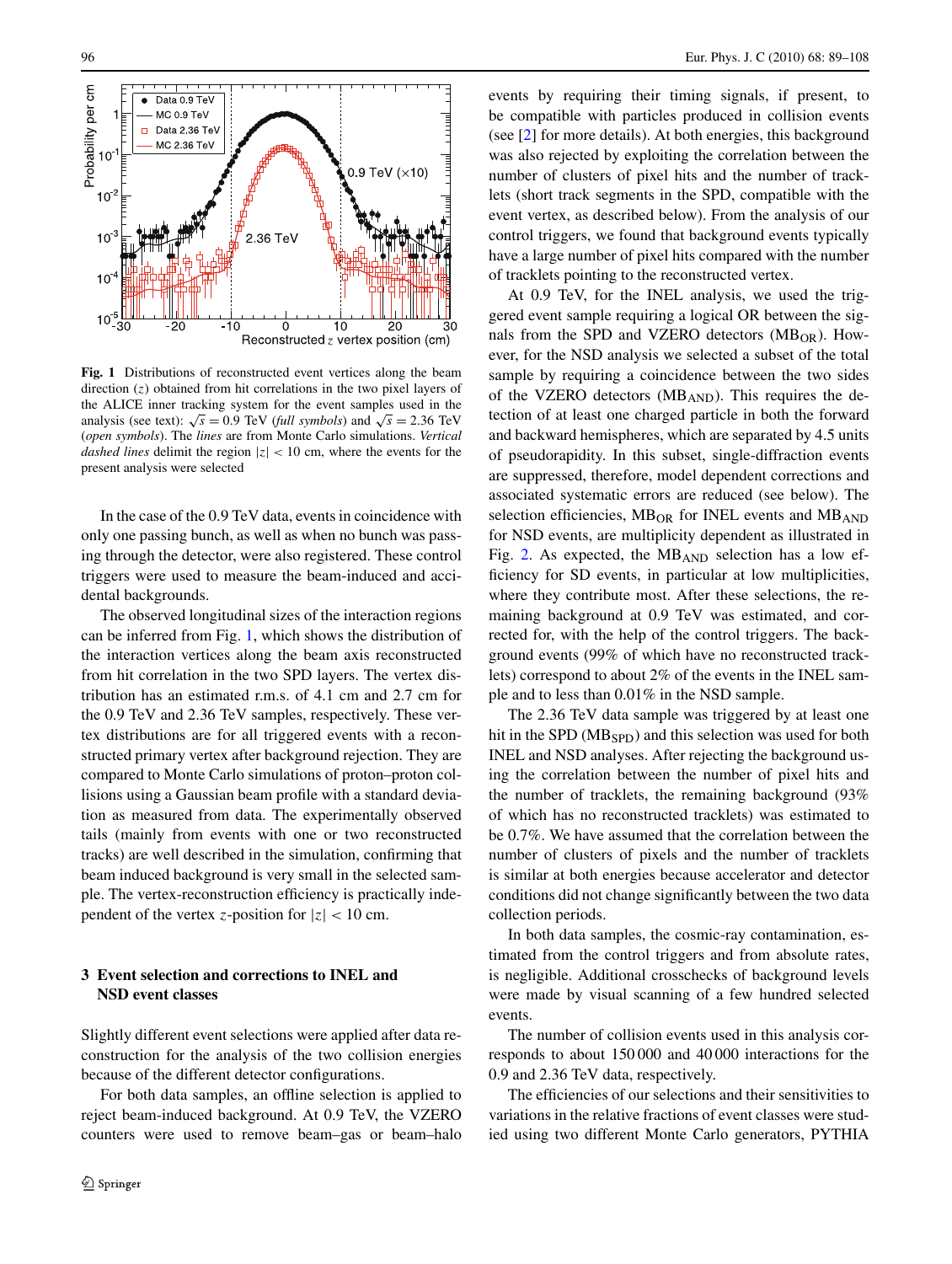<span id="page-8-0"></span>

**Fig. 2** Charged-particle multiplicity dependence of the selection efficiency, for INEL events (*triangles*) with MB<sub>OR</sub> selection, and for NSD (*circles*) and SD (*squares*) events with MB<sub>AND</sub> selection obtained with a simulation of the 0*.*9 TeV data

6.4.14 and 6.4.21 [[7,](#page-18-0) [8](#page-18-0)] tune D6T [[9\]](#page-18-0) and PHOJET 1.12 [[12\]](#page-18-0) used with PYTHIA 6.2.14, with the detector simulation and reconstruction software framework AliRoot [\[25](#page-18-0)], which includes a detailed model of the ALICE apparatus. Particle transport in the detector was simulated using the GEANT-3 software package [[26\]](#page-18-0).

To normalize our results to INEL and NSD event classes, we used measured cross sections in  $p\bar{p}$  collisions instead of those provided by the event generators. The singlediffraction production cross section at 0.9 TeV was mea-sured by UA5 [\[27](#page-18-0)] in the kinematic range  $M^2 < 0.05s$ , where *M* is the mass of the diffractive system. The published value is a result of an extrapolation to low diffractive masses *M <* 2*.*5 GeV and therefore is model-dependent. There exist indications from measurements at lower energy,  $\sqrt{s}$  = 546 GeV [\[28](#page-18-0)], and from phenomenological models [[29\]](#page-18-0) that this cross section value may be underestimated by up to 30%. We decided to use the published value, but we checked that our results stay within their systematic uncertainties, if instead we use a 30% higher single-diffractive cross section.

At 1.8 TeV, the single-diffraction cross section was mea-sured by E710 [[30\]](#page-18-0) and CDF [\[31](#page-18-0)] in the kinematic ranges 2 GeV<sup>2</sup>  $\lt M^2$   $\lt 0.05s$  and 1.4 GeV<sup>2</sup>  $\lt M^2$   $\lt 0.15s$ , respectively. As the CDF result includes significant model dependent acceptance corrections at low masses, we used the E710 measurement. The inelastic cross section at 1.8 TeV, needed for normalization, was taken from [[32](#page-18-0)]. At both energies, the fraction of SD events in the Monte Carlo generators was normalized to the data in the mass regions covered by the corresponding experiments.

To simulate the SD events we used the two Monte Carlo event generators and rely on them to tag these events. In order to classify an event as diffractive, the diffractive mass should satisfy a coherence condition ( $M^2 < Ks$ , where  $K =$ 0*.*05–0*.*15), which effectively provides a high-mass cut-off. PHOJET uses this coherence condition with  $K = 0.15$  and we checked that, if we would further restrict diffractive masses using  $K = 0.05$ , our multiplicity results will practically not change. PYTHIA generates, with a low probability, SD events with very high diffractive masses. Therefore, we checked the stability of our results by imposing the tight coherence condition ( $K = 0.05$ ) to generated SD events. This decreased the average multiplicities for the NSD samples by less then 2%, well within our systematic uncertainties.

Measurements of double-diffraction cross sections are available from UA5  $[27]$  $[27]$  at 0.9 TeV and CDF  $[33]$  $[33]$  at 1.8 TeV. Experimentally, DD events are defined by requiring a minimum pseudorapidity gap (of about 3 units), where no charged particles are detected. When implementing these experimental cuts in the event generators, the results were widely fluctuating and inconsistent with the measurements, possibly because the occurrence of large rapidity gaps is very sensitive to the model assumptions and process parameterizations. Therefore, for classification of DD events we used the process type information provided by the generators but we adjusted the fractions to the measured values. The values used take into account an increase of the DD fractions due to the pseudorapidity-gap definition as de-scribed in [\[33\]](#page-18-0). Note that the correction arising from unmeasured DD events is small, both because the cross section for DD is small and because the event selection efficiency is large in our samples.

The relative fractions of SD and DD events, as measured in [[27,](#page-18-0) [30](#page-18-0), [33\]](#page-18-0) are summarized in Table [1,](#page-9-0) along with our calculated trigger and selection efficiencies. The relative fractions for SD and DD vary very slowly with energy, therefore, we used the measurements available at 1.8 TeV for the 2.36 TeV sample.

## **4 Analysis method**

The analysis method is based on using hits in the two SPD layers to form short track segments, or tracklets. This method is similar to that used by the PHOBOS experiment with the first heavy-ion data from RHIC [\[34](#page-18-0)]. We start with the reconstruction of the position of the interaction vertex by correlating hits in the two silicon-pixel layers. The vertex resolution achieved with this simple method depends on the track multiplicity, and is typically 0*.*1–0.3 mm in the longitudinal (*z*) and 0*.*2–0.5 mm in the transverse direction. For events with only one SPD tracklet, the *z*-vertex position is determined by the point of closest approach to the mean beam axis. A vertex was reconstructed for 83% of events in the  $MB<sub>OR</sub>$  selection and for 93% of events in the  $MB<sub>AND</sub>$ selection. At the higher energy, in the  $MB_{SPD}$  selection 93%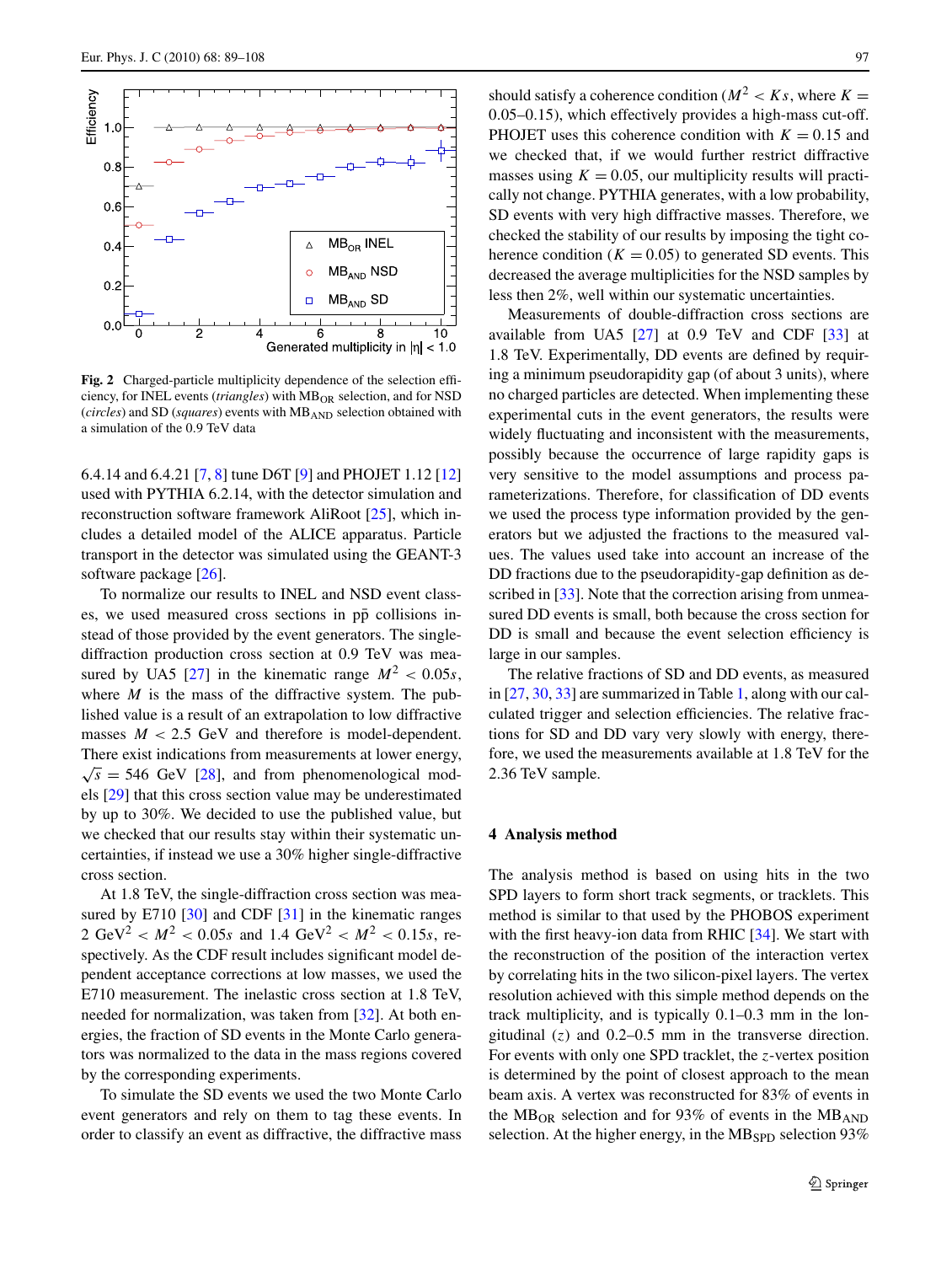<span id="page-9-0"></span>**Table 1** (a) Relative fractions of SD and DD events, as obtained from previous measurements at 0.9 TeV [\[27\]](#page-18-0) and 1.8 TeV [[30](#page-18-0), [33](#page-18-0)]. The mea-sured DD fractions are scaled according to the prescription in [[33](#page-18-0)]. Corresponding fractions calculated using PYTHIA and PHOJET are given for events within the diffractive-mass range covered experimentally (see text), and also without the restriction on diffractive-mass (parentheses). (b) Selection efficiencies for different classes of events: at 0.9 TeV, where the MB<sub>OR</sub> selection was used for INEL sample and MBAND for NSD sample; at 2.36 TeV, where the selection using the SPD only was used for both INEL and NSD samples

| (a) Relative process fractions |                            |               |               |                   |                    |                   |  |
|--------------------------------|----------------------------|---------------|---------------|-------------------|--------------------|-------------------|--|
|                                | $0.9 \text{ TeV}$          |               |               | 1.8 TeV           | 2.36 TeV           |                   |  |
|                                | Data [27]                  | <b>PYTHIA</b> | <b>PHOJET</b> | Data [30, 33]     | <b>PYTHIA</b>      | <b>PHOJET</b>     |  |
| <b>SD</b>                      | $0.153 \pm 0.023$          | 0.189(0.223)  | 0.152(0.191)  | $0.159 \pm 0.024$ | 0.167(0.209)       | 0.126(0.161)      |  |
| DD                             | $0.095 \pm 0.060$          | 0.123         | 0.066         | $0.107 \pm 0.031$ | 0.127              | 0.057             |  |
|                                | (b) Selection efficiencies |               |               |                   |                    |                   |  |
|                                | $0.9 \text{ TeV}$          |               |               |                   | $2.36 \text{ TeV}$ |                   |  |
|                                | <b>PYTHIA</b>              |               | <b>PHOJET</b> |                   | <b>PYTHIA</b>      | <b>PHOJET</b>     |  |
|                                | $MB_{OR}$                  | $MB$ AND      | $MB_{OR}$     | MB <sub>AND</sub> | MB <sub>SPD</sub>  | MB <sub>SPD</sub> |  |
| <b>SD</b>                      | 0.77                       | 0.29          | 0.86          | 0.34              | 0.55               | 0.62              |  |
| DD                             | 0.92                       | 0.49          | 0.98          | 0.77              | 0.63               | 0.79              |  |
| ND                             | 1.00                       | 0.98          | 1.00          | 0.96              | 0.99               | 0.99              |  |
| <b>INEL</b>                    | 0.95                       |               | 0.97          |                   | 0.86               | 0.90              |  |
| <b>NSD</b>                     |                            | 0.92          |               | 0.94              | 0.94               | 0.97              |  |

of events have a vertex reconstructed. Events with vertices within  $|z|$  < 10 cm are used in this analysis.

Using the reconstructed vertex as the origin, we calculate the differences in azimuthal  $(\Delta \varphi, \Delta \varphi)$  bending plane) and polar  $(\Delta \theta)$ , non-bending direction) angles of two hits, one in the inner and one in the outer SPD layer. Hit combinations, called tracklets, are selected by a cut on the sum of the squares of  $\Delta\varphi$  and  $\Delta\theta$ , with a cut-off at 80 mrad and 25 mrad, respectively. The cut imposed on the difference in azimuthal angles would reject charged particles with a transverse momentum below 30 MeV*/c*; however, the effective transverse-momentum cut-off is determined by particle absorption in the material and is approximately 50 MeV*/c*. If more than one hit in a layer matches a hit in the other layer, only the hit combination with the smallest angular difference is used.

For the pseudorapidity-density measurement, all events with vertex in the range  $|z| < 10$  cm are used. For multiplicity-distribution measurements, the whole *η*-interval considered has to be covered by the acceptance of the SPD, for every event. Therefore, only events from a limited *z*-range of collision vertices are used for the two largest *η*-intervals, which reduces the available event statistics. At 0.9 TeV these reductions are 15% for  $|\eta|$  < 1.0 and 60% for  $|\eta|$  < 1.3, and at 2.36 TeV 4% for  $|\eta| < 1.0$  and 46% for  $|\eta| < 1.3$ .

The number of primary charged particles is estimated by counting the number of tracklets. This number was corrected for:

– geometrical acceptance, detector and reconstruction efficiencies;

- contamination by weak-decay products of long-lived particles ( $K_s^0$ ,  $\Lambda$ , etc.), gamma conversions and secondary interactions;
- undetected particles below the 50 MeV*/c* transversemomentum cut-off;
- combinatorial background caused by an accidental association of hits in the two SPD layers, estimated from data by counting pairs of hits with a large *Δϕ*.

The probability of an additional collision in the same bunch crossing (pile-up) at the estimated luminosity is below  $10^{-3}$ . The effect on both multiplicity density and multiplicity distribution measurements due to such events has been found to be negligible. Particular attention was paid to events having zero or one charged tracklets in the SPD acceptance. For the 0.9 TeV sample, the number of zero-track events for  $|z|$  < 10 cm was estimated using triggered events without a reconstructed vertex. At 2.36 TeV, due to the different trigger (see Sect. [2](#page-6-0)), we have to use Monte Carlo simulations to estimate this number and therefore the results are more model-dependent than those at 0.9 TeV. As a consequence, the size of systematic uncertainties on average multiplicity is bigger at 2.36 TeV than that at 0.9 TeV, as described in Sect. [5](#page-11-0).

The total number of collisions used for the normalization was calculated from the number of events with reconstructed vertex selected for the analysis and the number of triggered events without vertex. The latter number was corrected for beam-induced and accidental background as mea-sured with the control triggers (see Sect. [2\)](#page-6-0). A small correction, determined from simulations, is applied to the number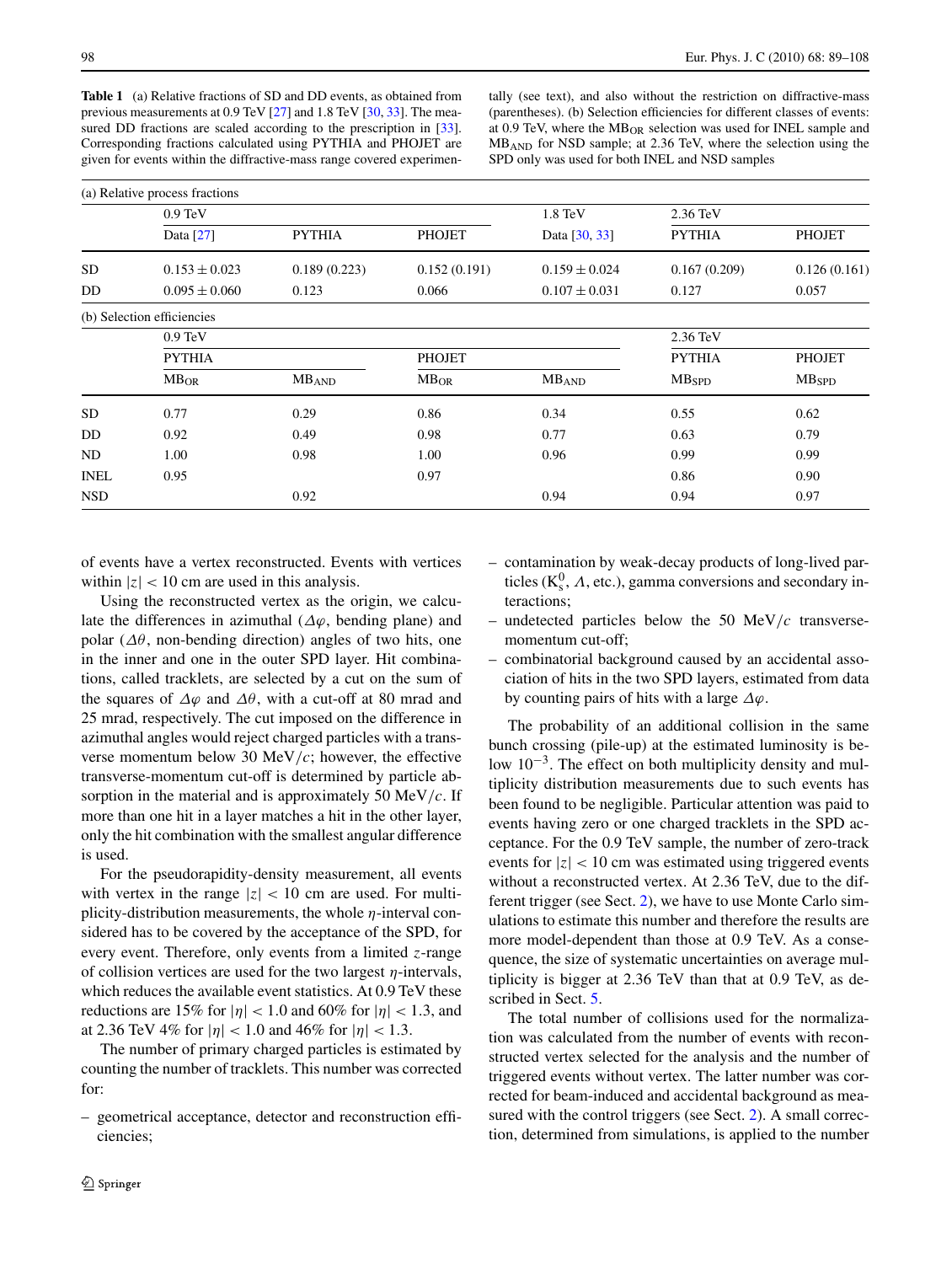<span id="page-10-0"></span>of tracks due to events with no reconstructed vertex. In order to get the normalization for INEL and NSD events, we further corrected the number of events for the selection efficiency for these two event classes. For NSD events, we subtracted the single-diffractive contribution. The selection efficiencies depend on the charged-particle multiplicity, as shown in Fig. [2](#page-8-0) for the 0.9 TeV data sample for different event classes (INEL, NSD, and SD). At both energies, the efficiency is close to 100% for multiplicities of one or above for the INEL class, and reaches 90% for multiplicities above two for the NSD class. The averaged combined corrections in number of events due to the vertex-reconstruction and the selection efficiencies for INEL collisions are 5% and 24% for 0.9 TeV and 2.36 TeV data, respectively. This correction is larger at the higher energy because of significantly smaller pseudorapidity coverage of the MB<sub>SPD</sub> selection compared with the  $MB<sub>OR</sub>$  selection and the necessity for large correction for zero-multiplicity events at this energy. For NSD collisions, at both energies, these event-number corrections are small (2% and 1% for 0.9 TeV and 2.36 TeV data, respectively) as a consequence of partial cancelation between adding non-observed ND and DD events, and subtracting triggered SD events. The resulting model-dependent correction factors due to the selection efficiencies applied to averaged charged-particle multiplicities for the NSD samples are 0.973 and 1.014 for 0.9 TeV and 2.36 TeV data, respectively.

The multiplicity distributions, measured in three *η*intervals, are shown in Fig. 3 for raw data at both energies. The method used to correct the raw measured distributions for efficiency, acceptance, and other detector effects, is based on unfolding with  $\chi^2$  minimization with regularization [[35\]](#page-18-0). The detector response was determined with the same Monte Carlo simulation as described above. Figure 4 illustrates the detector response matrix  $R_{mt}$  for  $|\eta| < 1$ , which gives the conditional probability that a collision with multiplicity *t* is measured as an event with multiplicity *m*. Therefore, each column is normalized to unity. This matrix characterizes the properties of the detector and does not depend on the specific event generator used for its determination, apart from second-order effects due to, for example, differences in particle composition and momentum spectra, discussed in Sect. [5](#page-11-0). As this matrix is practically independent of energy, it is shown for the 0*.*9 TeV case only. The unfolded spectrum  $U(N_{ch})$  is found by minimizing

$$
\hat{\chi}^{2}(U) = \sum_{m} \left( \frac{M_{m} - \sum_{t} R_{mt} U_{t}}{e_{m}} \right)^{2} + \beta F(U),
$$
\n(1)

where  $R$  is the response matrix,  $M$  is the measured spectrum, *e* is the estimated measurement error, and *βF(U)* is a regularization term that suppresses high-frequency components in the solution. The only assumption made about the shape of the corrected spectrum is that it is smooth. The



**Fig. 3** Measured raw multiplicity distributions in three pseudorapidity ranges for both energy samples (0*.*9 TeV *full lines*, 2*.*36 TeV *dashed lines*). Note that for  $|\eta| < 1.0$  and  $|\eta| < 1.3$  the distributions have been scaled for clarity by the factor indicated



**Fig. 4** Graphical representation of the detector response matrix: number of tracklets found in the SPD (*m*) vs the number of generated primary particles in  $|\eta| < 1.0$  (*t*) for  $\sqrt{s} = 0.9$  TeV. The distribution of the measured tracklet multiplicity for a given generated multiplicity shown with its most probable value (*dots*), r.m.s. (*shaded areas*), and full spread (*squares*)

smoothness is imposed by the choice

$$
F(U) = \sum_{t} \frac{(U_t')^2}{U_t} = \sum_{t} \frac{(U_{t-1} - U_t)^2}{U_t},
$$
\n(2)

which minimizes the fluctuations with respect to a constant constraint imposed by first derivatives. The regularization coefficient  $\beta$  is chosen such that, after minimization, the contribution of the first term in  $(1)$  is of the same order as the number of degrees of freedom (the number of bins in the unfolding).

The unfolded spectrum is corrected further for vertex reconstruction and event selection efficiencies (see Fig. [2](#page-8-0)).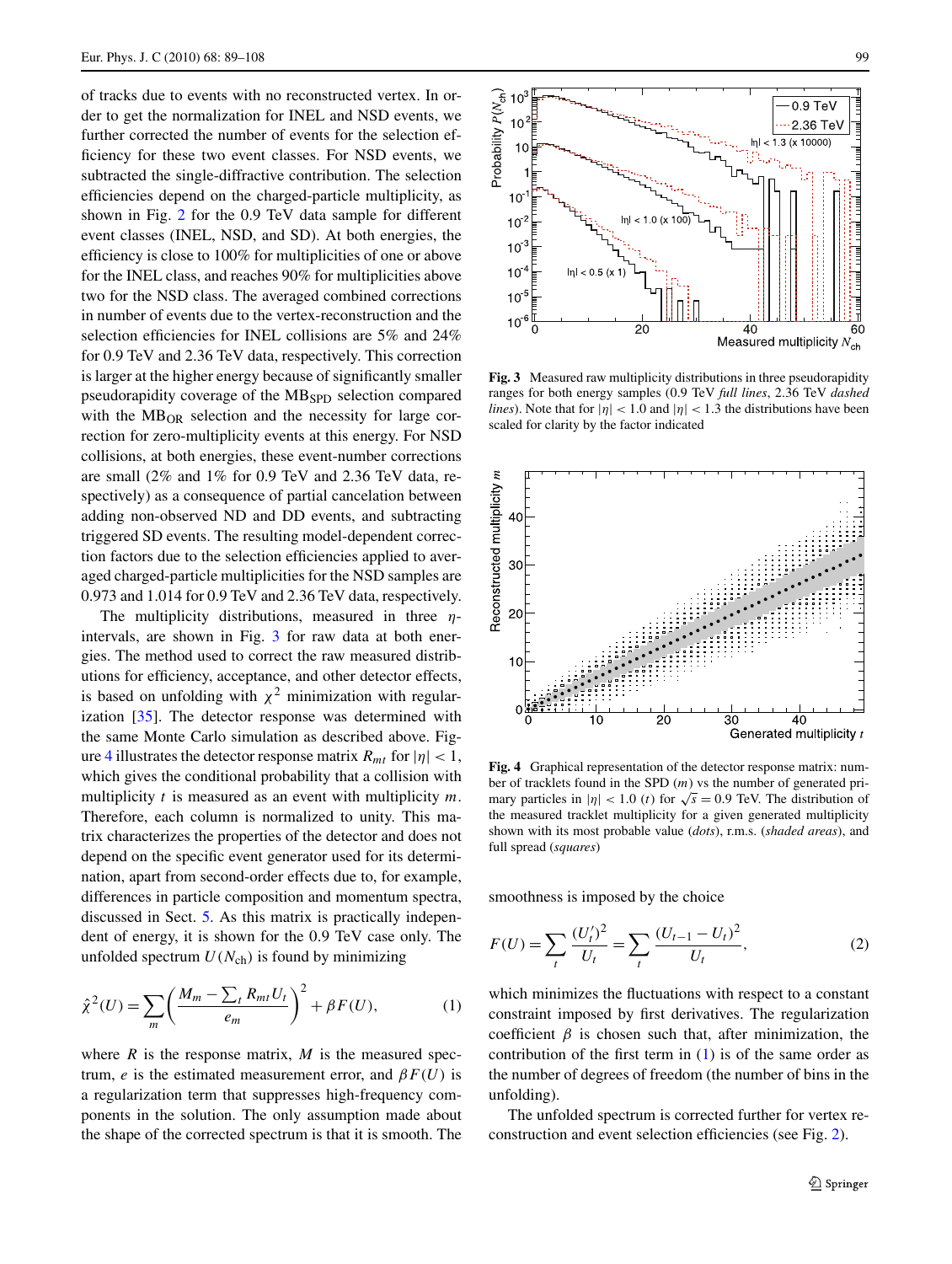<span id="page-11-0"></span>

**Fig. 5** Measured raw multiplicity distribution (elements of vector *M*, histogram), superimposed on the convolution *RU* of the unfolded distribution with the response matrix (*crosses*), at  $\sqrt{s} = 0.9$  TeV for |*η*| *<* 1*.*0 (*upper plot*). The error bars are omitted for visibility. Normalized residuals, i.e. the difference between the measured raw distribution and the corrected distribution folded with the response matrix divided by the measurement error (*lower plot*). The inset shows the distribution of these normalized residuals fitted with a Gaussian ( $\sigma \approx 1.06$ )

The behaviour of the deconvolution method is illustrated in Fig. 5 for the case  $|\eta| < 1.0$  at  $\sqrt{s} = 0.9$  TeV showing that the normalized residuals are well-behaved over the whole measured multiplicity range. The  $\chi^2$  difference between the measured raw distribution and the corrected distribution folded with the response matrix is  $\chi^2/ndf = 36.7/35$ 1*.*05. Similar behaviour is observed for other *η* intervals and at 2.36 TeV.

We checked the sensitivity of our results to

- The value of the regularization coefficient *β*.
- Changing the regularization term, defined in [\(2\)](#page-10-0), to:

$$
F(U) = \sum_{t} \frac{(U_t'')^2}{U_t} = \sum_{t} \frac{(U_{t-1} - 2U_t + U_{t+1})^2}{U_t},
$$
 (3)

which minimizes the fluctuations with respect to a linear constraint imposed by second derivatives.

– Changing the unfolding procedure. An unfolding based on Bayes' theorem [\[36](#page-18-0), [37](#page-18-0)] produces consistent results. It is an iterative procedure using the relations:

$$
\tilde{R}_{tm} = \frac{R_{mt} \cdot P_t}{\sum_{t'} R_{mt'} P_{t'}}, \qquad U_t = \sum_m \tilde{R}_{tm} M_m, \tag{4}
$$

with an a priori distribution *P* . The result *U* of an iteration is used as a new a priori *P* distributions for the following iteration.

– Variation of convergence criteria and initial distribution. For both unfolding procedures we checked that the results are insensitive to the details of the convergence criteria and a reasonable choice of initial distributions.

The details of this analysis are described in [\[38](#page-18-0)].

#### **5 Systematic uncertainties**

In order to estimate the systematic uncertainties, the above analysis was repeated:

- varying the *Δϕ* and *Δθ* cuts used for the tracklet definition by  $\pm 20\%$ ;
- varying the density of the material in the tracking system, thus changing the material budget by  $\pm 10\%$ ;
- allowing for detector misalignment by an amount of up to 100 μm;
- varying the composition of the produced particle types with respect to the yields suggested by the event generators by  $\pm 30\%$ ;
- varying the non-observed-particle yield below the transverse momentum cut-off for tracklet reconstruction by  $\pm 30\%$ :
- varying the ratios of the ND, SD, and DD cross sections according to their measured values and errors shown in Table [1](#page-9-0), thus evaluating the uncertainty in the normalization to INEL and NSD events;
- varying the thresholds applied to VZERO counters, both in simulation and in data (for the 0.9 TeV sample).

The results are summarized in Table [2](#page-12-0) using the corrections calculated with PYTHIA tune D6T. Whenever corrections obtained with PHOJET give a different value, the difference is used in calculating an asymmetric systematic uncertainty. These two models were chosen because they predict respectively the lowest and the highest charged-particle densities for INEL collisions at both energies (see Sect. [6\)](#page-12-0).

The SPD efficiencies for trigger and for pixel hits are determined from the data. The SPD trigger efficiency is determined to be 98% with negligible uncertainty based on analysis of the trigger information recorded in the data stream for events with more than one tracklet. The detector efficiency is determined from pixel-hit distributions, and checked by tracklet reconstruction. The uncertainty on the detector acceptance and efficiency due to the limited hit statistics and the current alignment precision of the detector is estimated by this method to be 1.5%. The uncertainty in background corrections was estimated according to the description in Sect. [3.](#page-7-0)

The total systematic uncertainty on the pseudorapidity density measurement at 0.9 TeV is smaller than 2.5% for INEL collisions and is about 3.3% for NSD collisions. At 2.36 TeV, the corresponding uncertainties are below 6.7% and 3.7% for INEL and NSD collisions, respectively. For all cases, they are dominated by uncertainties in the cross sections of diffractive processes and their kinematics.

To evaluate the systematic error on the multiplicity distribution, a new response matrix was generated for each change listed above and used to unfold the measured spectrum. The difference between these unfolded spectra and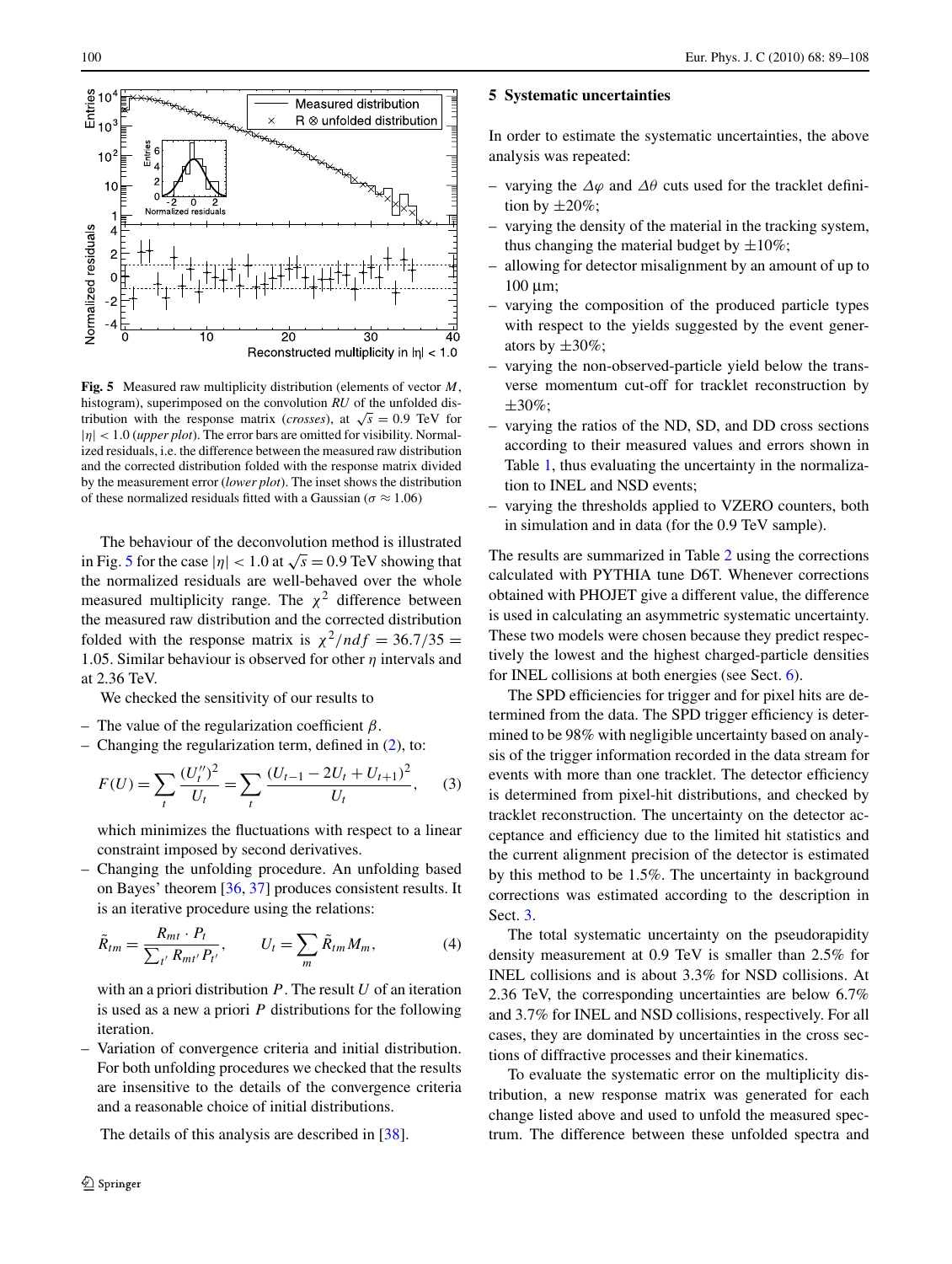<span id="page-12-0"></span>Table 2 Contributions to systematic uncertainties in the measurements of the charged-particle pseudorapidity density and of the multiplicity distribution. For pseudorapidity densities, when two values are given, they correspond to the pseudorapidities 0*.*0 and 1*.*4, respectively. The sign of the event-generator uncertainties indicates if the

| Uncertainty                        | $dN_{ch}/d\eta$ analysis |                    | $P(N_{\rm ch})$ analysis           |                              |  |
|------------------------------------|--------------------------|--------------------|------------------------------------|------------------------------|--|
|                                    | $0.9 \text{ TeV}$        | $2.36 \text{ TeV}$ | $0.9 \text{ TeV}$                  | 2.36 TeV                     |  |
| Tracklet selection cuts            | negl.                    | negl.              | negl.                              | negl.                        |  |
| Material budget                    | negl.                    | negl.              | negl.                              | negl.                        |  |
| Misalignment                       | negl.                    | negl.              | negl.<br>negl.                     |                              |  |
| Particle composition               | $0.5 - 1.0\%$            | $0.5 - 1.0\%$      | included in detector efficiency    |                              |  |
| Transverse-momentum spectrum       | $0.5\%$                  | $0.5\%$            | included in detector efficiency    |                              |  |
| Contribution of diffraction (INEL) | $0.7\%$                  | 2.6%               | $3 - 0\%$ (0-5)<br>$5 - 0\%$ (0-5) |                              |  |
| Contribution of diffraction (NSD)  | $2.8\%$                  | 2.1%               | $24 - 0\%$ (0-10)                  | $12 - 0\%$ (0-10)            |  |
| Event-generator dependence (INEL)  | $+1.7%$                  | $+5.9\%$           | $8 - 0\%$ (0-5)                    | $25 - 0\%$ (0-10)            |  |
| Event-generator dependence (NSD)   | $-0.5\%$                 | $+2.6\%$           | $3 - 5 - 1\% (0 - 10 - 40)$        | $32 - 8 - 2\% (0 - 10 - 40)$ |  |
| Detector efficiency                | $1.5\%$                  | $1.5\%$            | $2 - 4 - 15\%$ (0-20-40)           | $3 - 0 - 9\%$ (0-8-40)       |  |
| SPD triggering efficiency          | negl.                    | negl.              | negl.                              | negl.                        |  |
| VZERO triggering efficiency (INEL) | negl.                    | n/a                | negl.                              | n/a                          |  |
| VZERO triggering efficiency (NSD)  | $0.5\%$                  | n/a                | $1\%$                              | n/a                          |  |
| Background events                  | negl.                    | negl.              | negl.                              | negl.                        |  |
| Total (INEL)                       | $^{+2.5}_{-1.8}\%$       | $^{+6.7}_{-3.1}\%$ | $9 - 4 - 15\%$ (0-20-40)           | $25 - 0 - 9\%$ (0-10-40)     |  |
| Total (NSD)                        | $^{+3.3}_{-3.3}\%$       | $^{+3.7}_{-2.7}\%$ | $24 - 5 - 15\%$ (0-10-40)          | $32 - 8 - 9\% (0 - 10 - 40)$ |  |

the unfolded spectrum produced with the unaltered response matrix determines the systematic uncertainty.

Additional systematic uncertainties originate from the unfolding method itself, consisting of two contributions. The first one arises from statistical fluctuations due to the finite number of events used to produce the response matrix as well as the limited number of events in the measurement. The unfolding procedure was repeated 100 times while randomizing the input measurement and the response matrix according to their respective statistical uncertainties. The resulting uncertainty due to the response matrix fluctuations is negligible. The uncertainty on the measured multiplicity distribution due to the event statistics reproduces the uncertainty obtained with the minimization procedure, as expected.

A second contribution arises from the influence of the regularization on the distribution. The bias introduced by the regularization was estimated using the prescription de-scribed in [\[39](#page-18-0)] and is significantly lower than the statistical error inferred from the  $\chi^2$  minimization, except in the lowmultiplicity region. In that region, the bias is about 2%, but the statistical uncertainty is negligible. Therefore, we added the estimated value of the bias to the statistical uncertainty in this region. The correction procedure is insensitive to the shape of the multiplicity distribution of the events, which produce the response matrix.

Table 2 summarizes the systematic uncertainties for the multiplicity distribution measurements. Note that the uncertainty is a function of the multiplicity which is reflected by the ranges of values. Further details about the analysis, corrections, and the evaluation of the systematic uncertainties are in [\[38](#page-18-0)].

Both the pseudorapidity density and multiplicity distribution measurements have been cross-checked by a second analysis employing the Time-Projection Chamber (TPC) [[1\]](#page-18-0). It uses tracks and vertices reconstructed in the TPC in the pseudorapidity region  $|\eta| < 0.8$ . The pseudorapidity density is corrected using a method similar to that used for the SPD analysis. The results of the two independent analyses are consistent.

#### **6 Results**

In this section, pseudorapidity density and multiplicity distribution results are presented for two centre-of-mass energies and compared to results of other experiments and to models. For the model comparisons we have used QGSM [[6\]](#page-18-0), three different tunes of PYTHIA, tune D6T [\[9](#page-18-0)], tune ATLAS-CSC [[10\]](#page-18-0) and tune Perugia-0 [[11](#page-18-0)], and PHO-JET [[12\]](#page-18-0). The PYTHIA tunes have been developed by three independent groups extensively comparing Monte Carlo distributions to underlying-event and minimum-bias Tevatron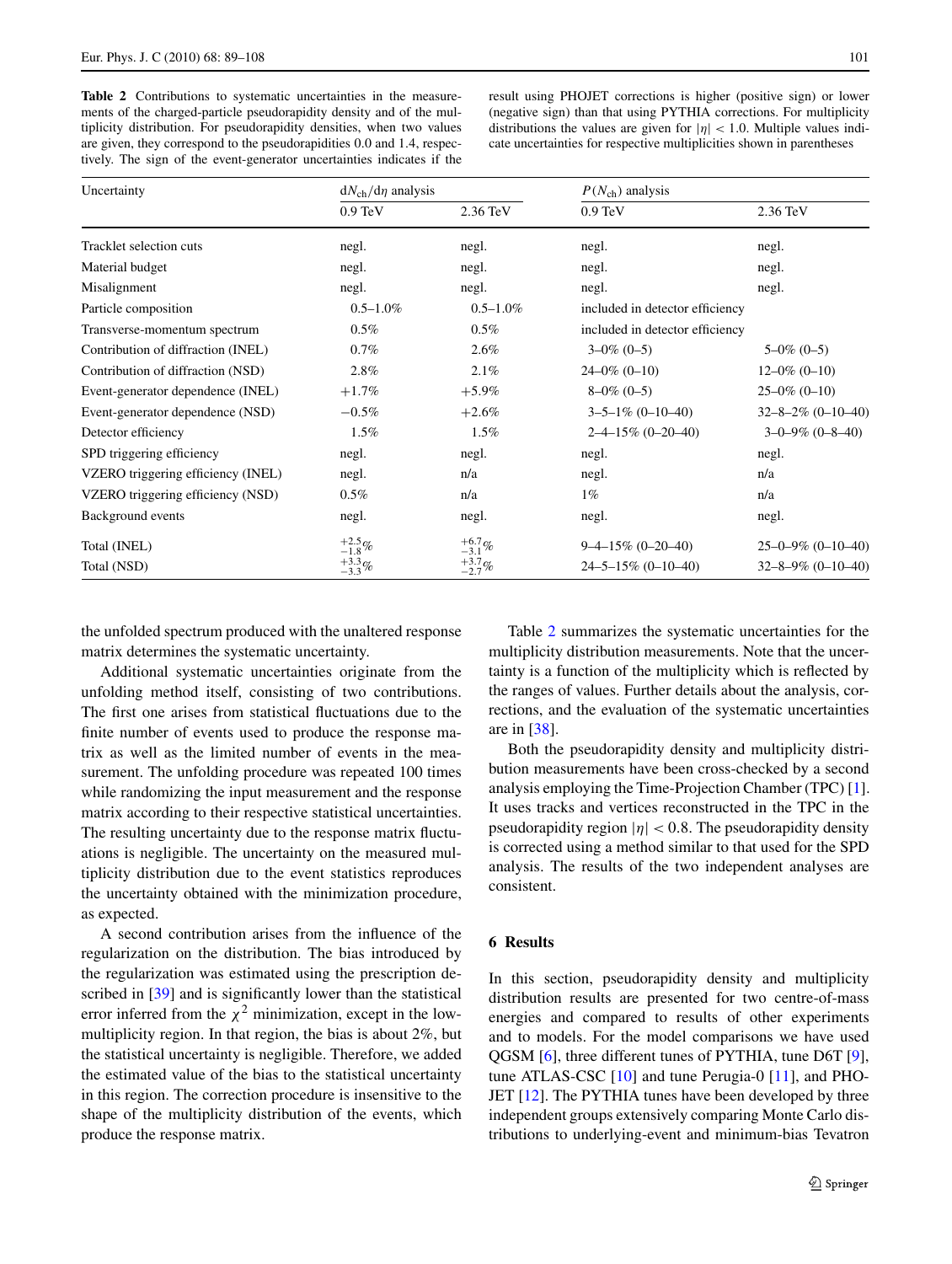

**Fig. 6** *Left*: measured pseudorapidity dependence of  $dN_{ch}/d\eta$  at  $\sqrt{s}$  = 0*.*9 TeV for INEL (*full symbols*) and NSD (*open symbols*) collisions. The ALICE measurements (*squares*) are compared to UA5 pp data [[40](#page-19-0)] (*triangles*) and to CMS pp data at the LHC [\[4\]](#page-18-0) (*stars*). *Right*: measured pseudorapidity dependence of  $dN_{ch}/d\eta$  at  $\sqrt{s} = 2.36$  TeV for INEL (*full symbols*) and NSD (*open symbols*) collisions. The ALICE

data. Data from hadron colliders at lower energies have been used to fix the energy scaling of the parameters. Tune D6T uses the old PYTHIA multiple scattering and  $Q^2$ -ordered showers, whereas the two other tunes use the new multiplescattering model provided by PYTHIA 6.4 and transversemomentum-ordered showering. Perugia-0 was not tuned for diffractive processes, which affects the validity of this tune for the lowest multiplicities. For final-state-radiation and hadronization, Perugia-0 adds parameters fitted to LEP data. The charged-particle density in the central rapidity region is mainly influenced by the infrared cut-off for parton scattering at the reference energy (1.8 TeV) and its energy dependence.

Figure 6 (left) shows the charged-particle density as a function of pseudorapidity obtained for INEL and NSD interactions at a centre-of-mass energy  $\sqrt{s} = 0.9$  TeV compared to  $p\bar{p}$  data from the UA5 experiment  $[40]$  $[40]$  $[40]$ , and to pp NSD data from the CMS experiment [[4\]](#page-18-0). The result is con-sistent with our previous measurement [[2\]](#page-18-0) and with UA5 and CMS data. Figure 6 (right) shows the measurement of  $dN_{ch}/d\eta$  for INEL and NSD interactions at  $\sqrt{s} = 2.36$  TeV compared to CMS NSD data [\[4](#page-18-0)] and to PYTHIA tune D6T and PHOJET calculations. Our results for NSD collisions are consistent with CMS measurements, systematically above the PHOJET curve, and significantly higher than the distribution obtained with the PYTHIA tune D6T. Note that in the CMS pseudorapidity-density measurement the contribution from charged leptons was excluded. This implies that the CMS value is expected to be approximately 1.5% lower than in our result, where charged leptons are counted as primary particles.



measurement (*squares*) for NSD collisions is compared to CMS NSD data [[4](#page-18-0)] (*stars*) and to model predictions, PYTHIA tune D6T [[9\]](#page-18-0) (*solid line*) and PHOJET [[12](#page-18-0)] (*dashed line*). For the ALICE data, systematic uncertainties are shown as *shaded areas*; statistical uncertainties are invisible (smaller than data marks). For CMS data *error bars* show the statistical and systematic uncertainties added in quadrature

The pseudorapidity density measurements in the central region ( $|\eta|$  < 0.5) are summarized in Table [3](#page-14-0) along with model predictions obtained with QGSM, PHOJET and three different PYTHIA tunes. Note that QGSM is not readily available as an event generator and the predictions for some of the event classes were obtained analytically by the authors of [[6\]](#page-18-0). At both energies, PYTHIA tune D6T and PHOJET yield respectively the lowest and highest charged-particle densities for INEL collisions.

Because part of the systematic uncertainties cancels in the ratio of the multiplicity densities between the two energies, these ratios are compared to model calculations as well. The main contribution to the systematic uncertainties in the measurement of charged-particle densities comes from the estimate of the number of events with zero tracks. Therefore, in addition to the two event classes (INEL and NSD) introduced so far, results are also presented for inelastic events with at least one charged particle produced in the region |*η*| *<* 0*.*5, labeled as INEL *>* 0. These values were obtained as the mean values of the corresponding corrected multiplicity distributions for  $N_{ch} > 0$  (see Fig. [8\)](#page-15-0).

The consistency between data and model calculations varies with event class and the collision energy. PYTHIA tunes D6T and Perugia-0 significantly underestimate the charged-particle density in all event classes and at both energies. ATLAS-CSC tune, PHOJET, and QGSM are closer to the data and describe the average multiplicity reasonably well, at least for some of the classes and energies listed in Table [3](#page-14-0). However, the relative increase in charged-particle density is underestimated by all models and tunes, most significantly for the event class with at least one charged particle in the central region (INEL  $> 0$ ). The increase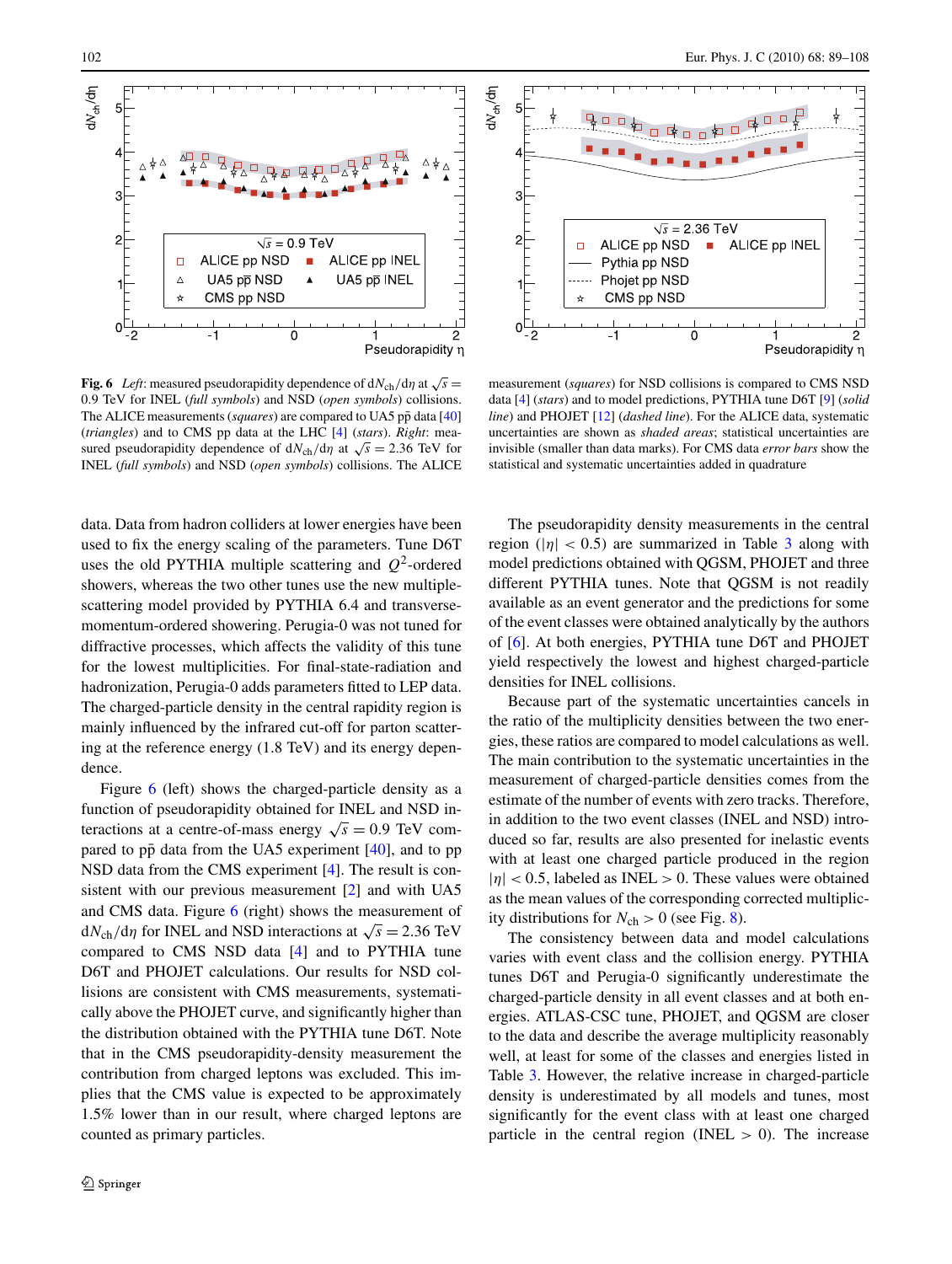<span id="page-14-0"></span>**Table 3** Charged-particle pseudorapidity densities measured by AL-ICE in the central pseudorapidity region ( $|\eta|$  < 0.5), for inelastic (INEL), non-single-diffractive (NSD), and inelastic with  $N_{ch} > 0$ (INEL *>* 0) proton–proton collisions at centre-of-mass energies of 0.9 TeV and 2.36 TeV. The ratios of multiplicity densities between the two energies are also given. Data at  $\sqrt{s} = 0.9$  TeV are compared to CMS NSD data [[4](#page-18-0)] and UA5 NSD and INEL pp data [[40\]](#page-19-0). Data

at  $\sqrt{s}$  = 2.36 TeV are compared to CMS NSD data. For ALICE and CMS measurements, the first error is statistical and the second one is systematic; no systematic uncertainty is quoted by UA5. These data are also compared to predictions for pp collisions from different models: QGSM [\[6](#page-18-0)], PYTHIA tune D6T [[9](#page-18-0)] (*a*), tune ATLAS-CSC [[10](#page-18-0)] (*b*), and tune Perugia-0  $[11]$  $[11]$  (*c*), and PHOJET  $[12]$ 

| Experiment  | ALICE pp                            | CMS pp                     | $U A 5 p \bar{p}$ | QGSM | <b>PYTHIA</b> |      |                   | <b>PHOJET</b> |
|-------------|-------------------------------------|----------------------------|-------------------|------|---------------|------|-------------------|---------------|
| Model       |                                     |                            |                   |      | $\mathfrak a$ | b    | $\mathcal{C}_{0}$ |               |
|             |                                     | $\sqrt{s} = 0.9$ TeV       |                   |      |               |      |                   |               |
| <b>INEL</b> | $3.02 \pm 0.01^{+0.08}_{-0.05}$     |                            | $3.09 \pm 0.05$   | 2.98 | 2.35          | 3.04 | 2.46              | 3.21          |
| <b>NSD</b>  | $3.58 \pm 0.01_{-0.12}^{+0.12}$     | $3.48 \pm 0.02 \pm 0.13$   | $3.43 \pm 0.05$   | 3.47 | 2.85          | 3.74 | 3.02              | 3.67          |
| INEL > 0    | $4.20 \pm 0.01 \pm 0.03$            |                            |                   |      | 3.40          | 4.35 | 3.61              | 4.06          |
|             |                                     | $\sqrt{s}$ = 2.36 TeV      |                   |      |               |      |                   |               |
| <b>INEL</b> | $3.77 \pm 0.01_{-0.12}^{+0.25}$     |                            |                   | 3.65 | 2.81          | 3.64 | 2.94              | 3.76          |
| <b>NSD</b>  | $4.43 \pm 0.01_{-0.12}^{+0.17}$     | $4.47 \pm 0.04 \pm 0.16$   |                   | 4.14 | 3.38          | 4.44 | 3.57              | 4.20          |
| INEL > 0    | $5.13 \pm 0.03 \pm 0.03$            |                            |                   |      | 3.95          | 5.05 | 4.18              | 4.62          |
|             |                                     | Ratios                     |                   |      |               |      |                   |               |
| <b>INEL</b> | $1.247 \pm 0.005^{+0.057}_{-0.028}$ |                            |                   | 1.22 | 1.20          | 1.20 | 1.20              | 1.17          |
| <b>NSD</b>  | $1.237 \pm 0.005_{-0.011}^{+0.046}$ | $1.28 \pm 0.014 \pm 0.026$ |                   | 1.19 | 1.19          | 1.19 | 1.18              | 1.14          |
| INEL > 0    | $1.226 \pm 0.007 \pm 0.010$         |                            |                   |      | 1.16          | 1.16 | 1.16              | 1.14          |

predicted by all PYTHIA tunes is 16% (14% for PHO-JET), whereas the observed increase is substantially larger  $(22.6 \pm 0.7 \pm 1.0)\%$ .

Figure 7 shows the centre-of-mass energy dependence of the pseudorapidity density in the central region. The data points are obtained in the  $|\eta| < 0.5$  range from this experiment and from [\[40–48](#page-19-0)]. When necessary, corrections were applied for differences in pseudorapidity ranges, fitting the pseudorapidity distributions around  $\eta = 0$ .

Using parameterizations obtained by fitting a powerlaw dependence on the centre-of-mass energy, extrapolations to the centre-of-mass energy of  $\sqrt{s} = 7$  TeV give  $dN_{ch}/d\eta = 4.7$  and  $dN_{ch}/d\eta = 5.4$  for INEL and for NSD interactions, respectively. At the nominal LHC energy of  $\sqrt{s}$  = 14 TeV, the same extrapolations yields  $dN_{ch}/d\eta$  = 5.4 and  $dN_{ch}/d\eta = 6.2$  for INEL and for NSD collisions, respectively.

The multiplicity distributions of charged particles were measured in three pseudorapidity intervals at both energies. These distributions, corrected as described above, are shown in Fig. [8](#page-15-0) (left) and Fig. [8](#page-15-0) (right) respectively, for  $\sqrt{s}$  = 0.9 TeV and  $\sqrt{s}$  = 2.36 TeV for NSD events. The difference between the multiplicity distributions for NSD and for INEL events only becomes significant at low multiplicities (see Fig. [9\)](#page-15-0), as expected.

In the two larger pseudorapidity intervals, small wavy fluctuations are seen at multiplicities above 25. While visually they may appear to be significant, one should note



**Fig. 7** Charged-particle pseudorapidity density in the central rapidity region in proton–proton and proton–antiproton interactions as a function of the centre-of-mass energy. The *dashed* and *solid lines* (for INEL and NSD interactions, respectively) show a fit with a power-law dependence on energy. Note that data points at the same energy have been slightly shifted horizontally for visibility

that the errors in the deconvoluted distribution are correlated over a range comparable to the multiplicity resolution (see Fig. [4](#page-10-0)). We studied the significance of these fluctuations assuming an exponential shape of the corrected distribution in the corresponding multiplicity range. Applying the response matrix to this smooth distribution and comparing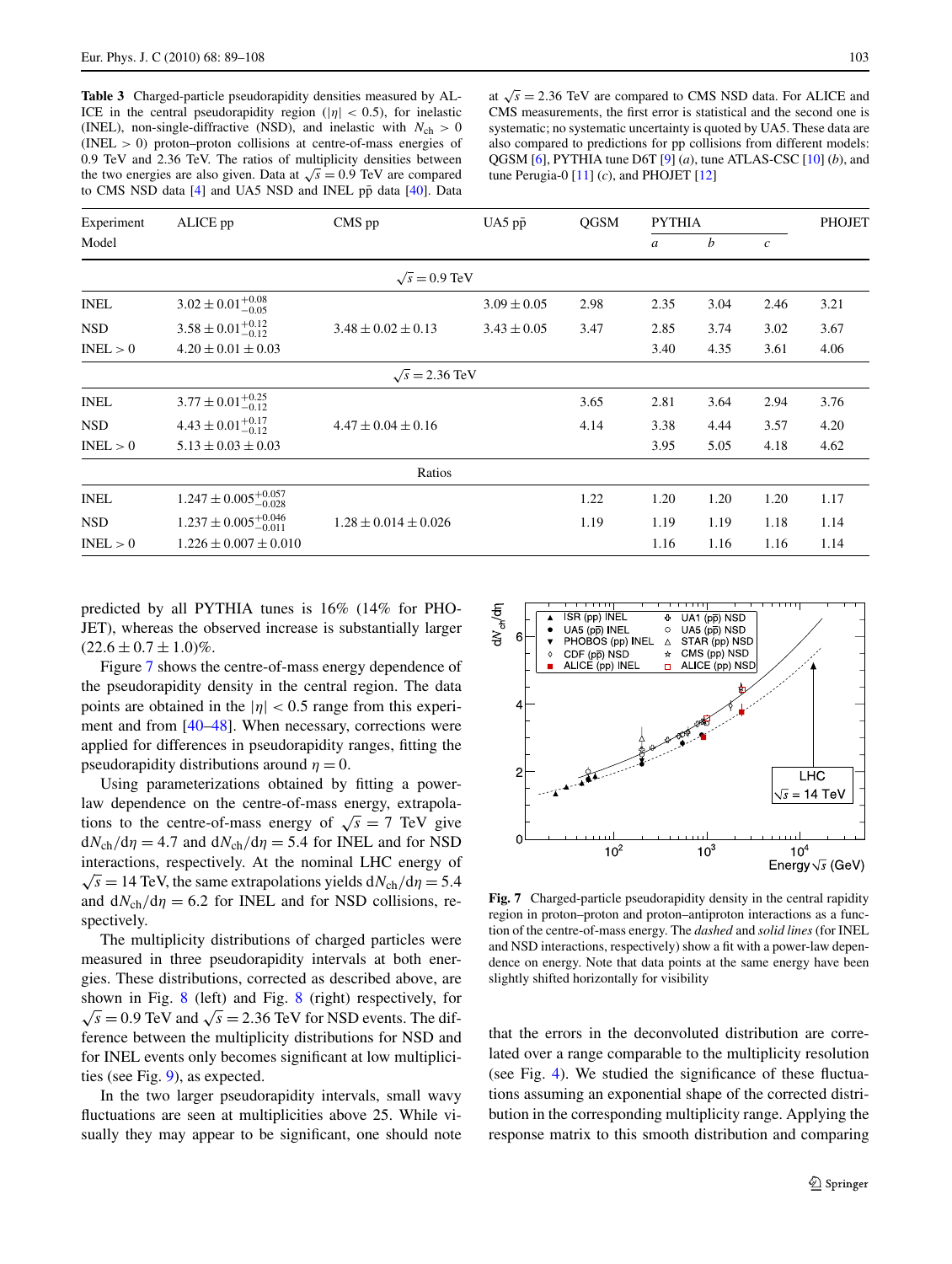<span id="page-15-0"></span>

**Fig. 8** Corrected multiplicity distributions in three pseudorapidity ranges for NSD events. The *solid lines* show NBD fits. *Error bars* represent statistical uncertainties and *shaded area* systematic ones. *Left*: data at  $\sqrt{s} = 0.9$  TeV. The ALICE measurement for  $|\eta| < 0.5$  is compared to the UA5 data at the same energy [\[19\]](#page-18-0). In the inset the ratio of



**Fig. 9** Expanded views of the low-multiplicity region of corrected multiplicity distributions for INEL and NSD events, *left* for 0.9 TeV and *right* for 2.36 TeV data. The *gray bands* indicate the systematic uncertainty. Distribution for NSD events are not normalized to unity but scaled down in such a way that the distributions for INEL and NSD

with the measured raw distribution, we find differences of up to two standard deviations in some of the corresponding raw data bins. Therefore, we conclude that while the structures are related to fluctuations in the raw data, they are not significant, and that the uncertainty bands should be seen as one-standard-deviation envelopes of the deconvoluted distributions. Similar observations for a different deconvolution method were made by UA5 in [[19\]](#page-18-0).

The multiplicity distributions were fitted with a Negative-Binomial Distribution (NBD) and at both energies satisfactory descriptions were obtained, as shown in Fig. 8. Fitting the spectra with the sum of two NBDs, as suggested



these two measurements is shown, the *shaded area* represents our combined statistical and systematic uncertainty, and the *error bars* those of UA5. *Right*: data at  $\sqrt{s} = 2.36$  TeV. Note that for  $|\eta| < 1.0$  and  $|n|$  < 1.3 the distributions have been scaled for clarity by the factor indicated



events match at high multiplicities, which makes the difference at low multiplicity clearly visible. *Left*: data at  $\sqrt{s} = 0.9$  TeV. *Right*: data at  $\sqrt{s}$  = 2.36 TeV. Note that for  $|\eta|$  < 1.0 and  $|\eta|$  < 1.3 the distributions have been scaled for clarity by the factor indicated

in [[49\]](#page-19-0), did not significantly improve the description of the data.

A comparison of the data to the multiplicity distributions obtained with the event generators is shown in Fig. [10](#page-16-0) for |*η*| *<* 1*.*0. At low multiplicities (*<*20) discrepancies are observed at both energies and for all models. At high multiplicities and for the 0.9 TeV sample, the PHOJET model agrees well with the data. The PYTHIA tunes D6T and Perugia-0 underestimate the data at high multiplicities and the ATLAS-CSC tune is above the data in this region. At 2.36 TeV, ATLAS-CSC tune of PYTHIA and, to some extent, PHOJET are close to the data. The ratios of data over Monte Carlo calculations are very similar in all three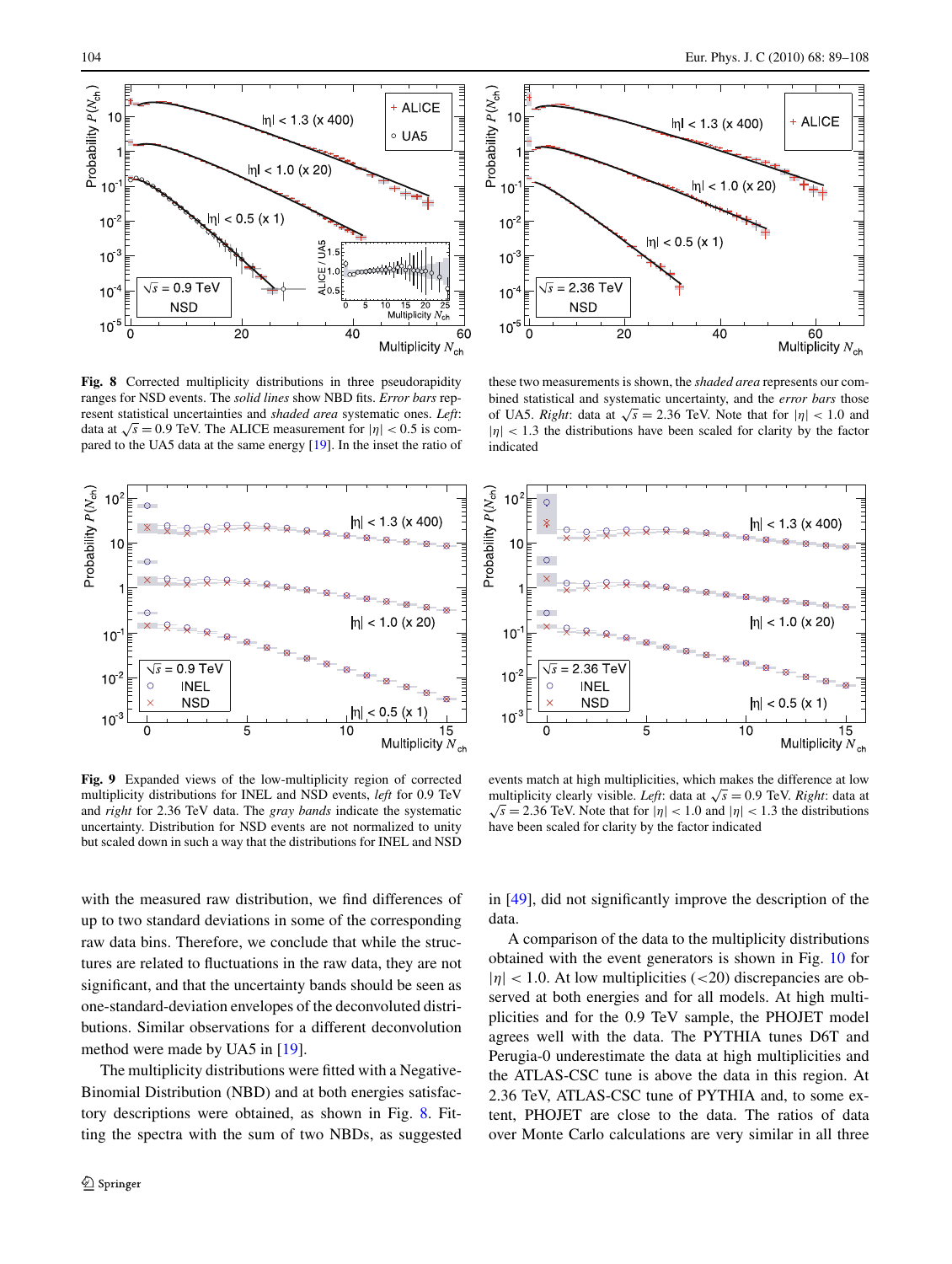<span id="page-16-0"></span>

**Fig. 10** Comparison of measured multiplicity distributions for INEL events to models for the pseudorapidity range |*η*| *<* 1*.*0. Predictions are shown based on the PHOJET model [[12](#page-18-0)] (*solid line*) and PYTHIA tunes: D6T [\[9](#page-18-0)] (*dashed line*), ATLAS-CSC [\[10\]](#page-18-0) (*dotted line*), and Perugia-0 [\[11\]](#page-18-0) (*dash-dotted line*). The *error bars* for data points rep-

pseudorapidity ranges and suggests that the stronger rise with energy seen in the charged-particle density is, at least partly, due to a larger fraction of high-multiplicity events.

From these multiplicity distributions we have calculated the mean multiplicity and first reduced moments

$$
C_q \equiv \langle N_{\rm ch}^q \rangle / \langle N_{\rm ch} \rangle^q, \tag{5}
$$

summarized in Table [4](#page-17-0). For  $|\eta| < 0.5$  and  $|\eta| < 1.0$  our results are compared to the UA5 measurement for pp collisions at  $\sqrt{s} = 0.9$  TeV [[19\]](#page-18-0). Note that the mean multiplicities quoted in this table are those calculated from the multiplicity distributions and are therefore slightly different from the values given in Table [3.](#page-14-0) The value of the pseudorapidity density obtained when averaging the multiplicity distribution for  $|\eta| < 0.5$  is consistent with the value obtained in the pseudorapidity-density analysis. This is an important consistency check, since the correction methods in the pseudorapidity-density and multiplicity-distribution analyses are different.

Our data are consistent with UA5 proton–antiproton measurements at 900 GeV (Fig. [8a](#page-15-0) and Table [4\)](#page-17-0). The energy dependence of the reduced moments  $C_q$ , shown in Fig. [11](#page-17-0), indicates a slight increase, which is not significant given the size of our systematic uncertainties. Systematic uncertainties are assumed to be uncorrelated between energies. A similar conclusion about the shape evolution of multiplicity distributions can be drawn from Fig. [12,](#page-17-0) where we compare



resent statistical uncertainties, the *shaded areas* represent systematic uncertainties. *Left*: data at 0.9 TeV. *Right*: data at 2.36 TeV. For both cases the ratios between the measured values and model calculations are shown in the *lower part* with the same convention. The *shaded areas* represent the combined statistical and systematic uncertainties

our measurements, plotted in terms of KNO variables, at the two energies and UA5 pp data at  $\sqrt{s} = 0.2$  and 0.9 TeV, for NSD collisions and pseudorapidity interval |*η*| *<* 0*.*5. While KNO scaling gives a reasonable description of the data from 0.2 to 2.36 TeV, the ratio between the 0.9 TeV and 2.36 TeV data shows a slight departure from unity above  $z = 4$ .

## **7 Conclusion**

We report high-statistics measurements of the chargedprimary particle pseudorapidity density and multiplicity distributions in proton–proton collisions at centre-of-mass energies of 0*.*9 TeV and 2.36 TeV with the ALICE detector. The results at  $0.9$  TeV are consistent with UA5  $p\bar{p}$  measurements at the same energy. At both energies, our data are consistent with the CMS measurement, and compared to various models for which they provide further constraints. None of the investigated models and tunes describes the average multiplicities and the multiplicity distributions well. In particular, they underestimate the increase in the average multiplicity seen in the data between 0.9 TeV and 2.36 TeV. At 0.9 TeV, the high-multiplicity tail of the distributions is best described by the PHOJET model, while at 2.36 TeV, PYTHIA tune ATLAS-CSC is closest to the data.

The multiplicity distributions at both energies and in pseudorapidity ranges up to  $|\eta|$  < 1.3 are described well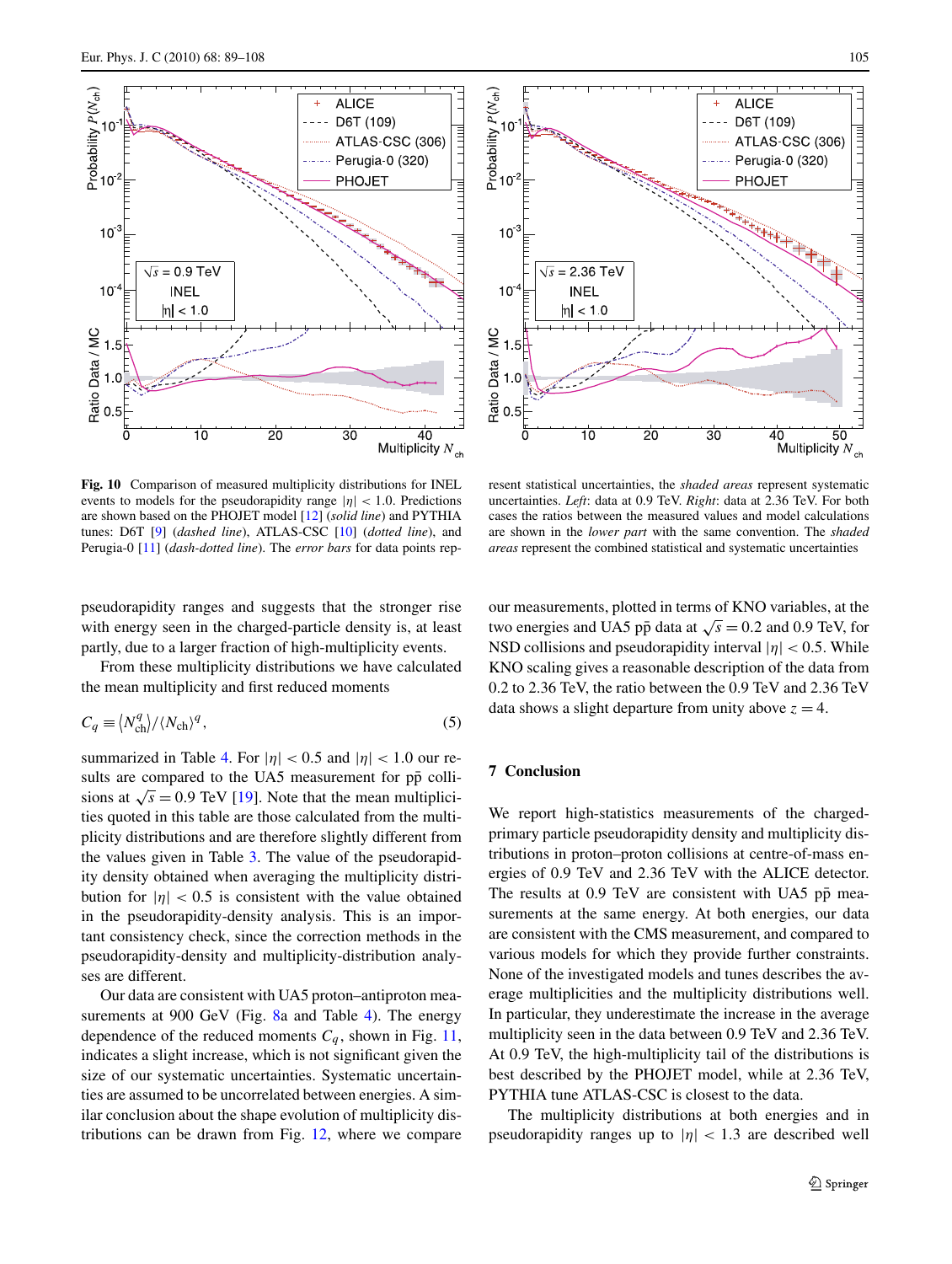<span id="page-17-0"></span>**Table 4** Mean multiplicity and  $C_q$ -moments ([5\)](#page-16-0) of the multiplicity distributions measured by UA5 [\[19\]](#page-18-0) in proton–antiproton collisions at  $\sqrt{s}$  = 0.9 TeV, and by ALICE at  $\sqrt{s}$  = 0.9 TeV and 2.36 TeV, for NSD events in three different pseudorapidity intervals. The first error is statistical and the second systematic

|                              | UA5 pp                   | ALICE pp                 |                           |
|------------------------------|--------------------------|--------------------------|---------------------------|
|                              | $\sqrt{s} = 0.9$ TeV     | $\sqrt{s} = 0.9$ TeV     | $\sqrt{s}$ = 2.36 TeV     |
| $ \eta  < 0.5$               |                          |                          |                           |
| $\langle N_{\rm ch} \rangle$ | $3.61 \pm 0.04 \pm 0.12$ | $3.60 \pm 0.02 \pm 0.11$ | $4.47 \pm 0.03 \pm 0.10$  |
| $C_2$                        | $1.94 \pm 0.02 \pm 0.04$ | $1.96 \pm 0.01 \pm 0.06$ | $2.02 \pm 0.01 \pm 0.04$  |
| $C_3$                        | $5.4 \pm 0.2 \pm 0.3$    | $5.35 \pm 0.06 \pm 0.31$ | $5.76 \pm 0.09 \pm 0.26$  |
| $C_4$                        | $19 \pm 1 \pm 1$         | $18.3 \pm 0.4 \pm 1.6$   | $20.6 \pm 0.6 \pm 1.4$    |
| $ \eta $ < 1.0               |                          |                          |                           |
| $\langle N_{\rm ch} \rangle$ | $7.38 \pm 0.08 \pm 0.27$ | $7.38 \pm 0.03 \pm 0.17$ | $9.08 \pm 0.06 \pm 0.29$  |
| $C_2$                        | $1.75 \pm 0.02 \pm 0.04$ | $1.77 \pm 0.01 \pm 0.04$ | $1.84 \pm 0.01 \pm 0.06$  |
| $C_3$                        | $4.4 \pm 0.1 \pm 0.1$    | $4.25 \pm 0.03 \pm 0.20$ | $4.65 \pm 0.06 \pm 0.30$  |
| $C_4$                        | $14.1 \pm 0.9 \pm 1.2$   | $12.6 \pm 0.1 \pm 0.9$   | $14.3 \pm 0.3 \pm 1.4$    |
| $ \eta $ < 1.3               |                          |                          |                           |
| $\langle N_{\rm ch} \rangle$ |                          | $9.73 \pm 0.12 \pm 0.19$ | $11.86 \pm 0.22 \pm 0.45$ |
| $C_2$                        |                          | $1.70 \pm 0.02 \pm 0.03$ | $1.79 \pm 0.03 \pm 0.07$  |
| $C_3$                        |                          | $3.91 \pm 0.10 \pm 0.15$ | $4.35 \pm 0.16 \pm 0.33$  |
| $\mathcal{C}_4$              |                          | $10.9 \pm 0.4 \pm 0.6$   | $12.8 \pm 0.7 \pm 1.5$    |



**Fig. 11** Energy dependence of the  $C_q$ -moments [\(5](#page-16-0)) of the multiplicity distributions measured by UA5 [[19](#page-18-0)] and ALICE at both energies for NSD events in two different pseudorapidity intervals. The *error bars* represent the combined statistical and systematic uncertainties. The data at 0.9 TeV are displaced horizontally for visibility

with negative binomial distributions. The shape evolution of the multiplicity distributions with energy was studied in terms of KNO-scaling variables, and by extracting reduced moments of the distributions. A slight, but only marginally significant evolution in the shape is visible in the data for *z >* 4, possibly indicating an increasing fraction of events with the highest multiplicity. This issue will be studied further using the data collected from forthcoming higherenergy runs at the LHC.



Fig. 12 Comparison of multiplicity distributions in KNO variables measured by UA5 [[18](#page-18-0), [19](#page-18-0)] in proton–antiproton collisions at  $√s = 0.2$  TeV and 0.9 TeV, and by ALICE at  $√s = 0.9$  TeV and 2.36 TeV, for NSD events in  $|\eta| < 0.5$ . In the *lower part* the ratio between ALICE measurements at 0.9 TeV and 2.36 TeV is shown. The *error bars* represent the combined statistical and systematic uncertainties

**Acknowledgements** The ALICE collaboration would like to thank all its engineers and technicians for their invaluable contributions to the construction of the experiment and the CERN accelerator teams for the outstanding performance of the LHC complex.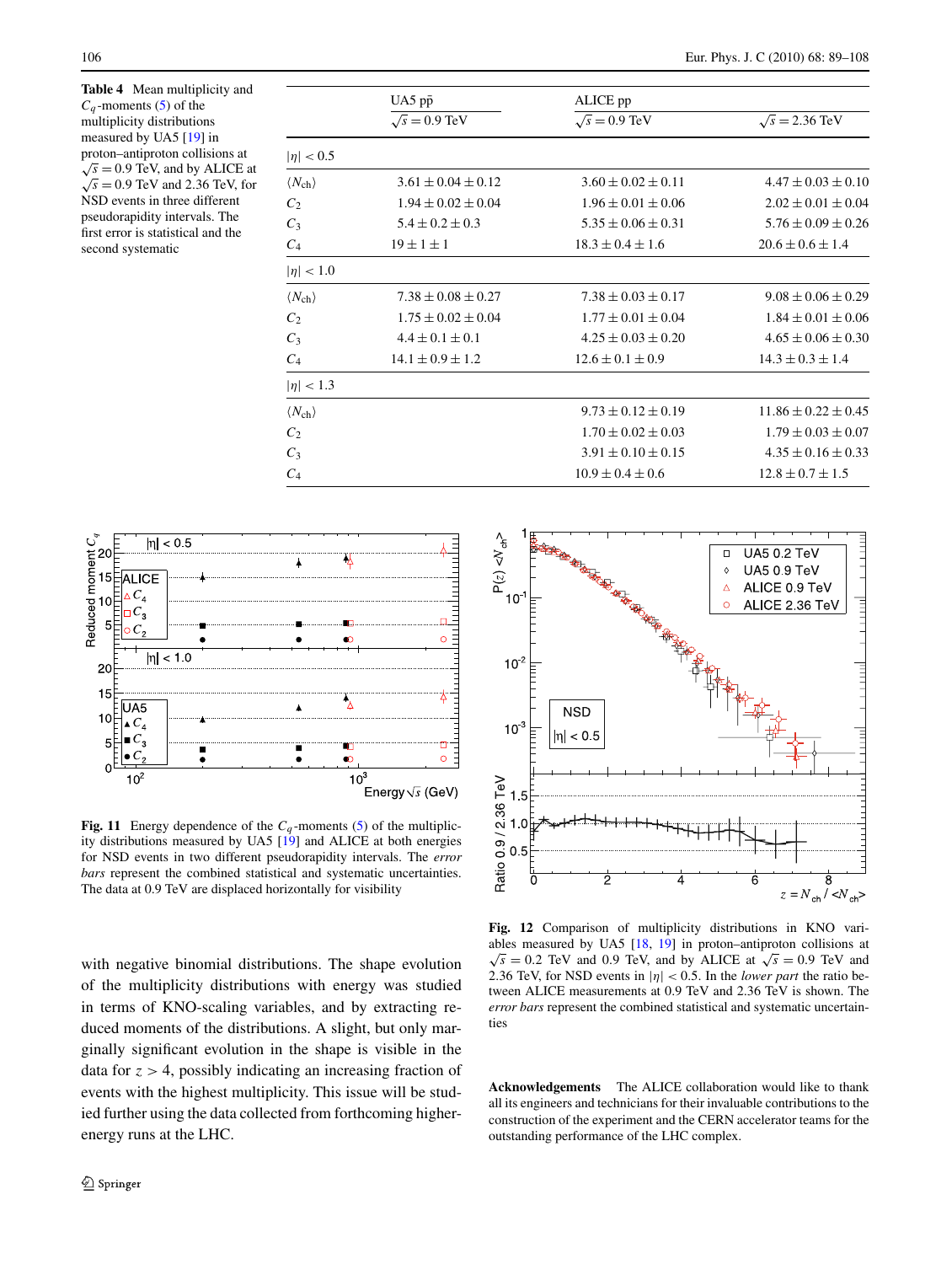<span id="page-18-0"></span>The ALICE collaboration acknowledges the following funding agencies for their support in building and running the ALICE detector:

- Calouste Gulbenkian Foundation from Lisbon and Swiss Fonds Kidagan, Armenia;
- Conselho Nacional de Desenvolvimento Científico e Tecnológico (CNPq), Financiadora de Estudos e Projetos (FINEP), Fundação de Amparo à Pesquisa do Estado de São Paulo (FAPESP);
- National Natural Science Foundation of China (NSFC), the Chinese Ministry of Education (CMOE) and the Ministry of Science and Technology of China (MSTC);
- Ministry of Education and Youth of the Czech Republic;
- Danish Natural Science Research Council, the Carlsberg Foundation and the Danish National Research Foundation;
- The European Research Council under the European Community's Seventh Framework Programme;
- Helsinki Institute of Physics and the Academy of Finland;
- French CNRS-IN2P3, the 'Region Pays de Loire', 'Region Alsace', 'Region Auvergne' and CEA, France;
- German BMBF and the Helmholtz Association;
- Hungarian OTKA and National Office for Research and Technology (NKTH);
- Department of Atomic Energy and Department of Science and Technology of the Government of India;
- Istituto Nazionale di Fisica Nucleare (INFN) of Italy;
- MEXT Grant-in-Aid for Specially Promoted Research, Japan;
- Joint Institute for Nuclear Research, Dubna;
- Korea Foundation for International Cooperation of Science and Technology (KICOS);
- CONACYT, DGAPA, México, ALFA-EC and the HELEN Program (High-Energy physics Latin-American–European Network);
- Stichting voor Fundamenteel Onderzoek der Materie (FOM) and the Nederlandse Organisatie voor Wetenschappelijk Onderzoek (NWO), Netherlands;
- Research Council of Norway (NFR);
- Polish Ministry of Science and Higher Education;
- National Authority for Scientific Research—NASR (Autontatea Nationala pentru Cercetare Stiintifica—ANCS);
- Federal Agency of Science of the Ministry of Education and Science of Russian Federation, International Science and Technology Center, Russian Academy of Sciences, Russian Federal Agency of Atomic Energy, Russian Federal Agency for Science and Innovations and CERN-INTAS;
- Ministry of Education of Slovakia;
- CIEMAT, EELA, Ministerio de Educación y Ciencia of Spain, Xunta de Galicia (Consellería de Educación), CEADEN, Cubaenergía, Cuba, and IAEA (International Atomic Energy Agency);
- Swedish Research Council (VR) and Knut & Alice Wallenberg Foundation (KAW);
- Ukraine Ministry of Education and Science;
- United Kingdom Science and Technology Facilities Council (STFC);
- The United States Department of Energy, the United States National Science Foundation, the State of Texas, and the State of Ohio.

**Open Access** This article is distributed under the terms of the Creative Commons Attribution Noncommercial License which permits any noncommercial use, distribution, and reproduction in any medium, provided the original author(s) and source are credited.

#### **References**

1. ALICE Collaboration, K. Aamodt et al., J. Instrum. **3**, S08002 (2008)

- 2. ALICE Collaboration, K. Aamodt et al., Eur. Phys. J. C **65**, 111 (2010)
- 3. L. Evans, P. Bryant, J. Instrum. **3**, S08001 (2008)
- 4. CMS Collaboration, V. Khachatryan et al., J. High Energy Phys. **2010**, 02041 (2010)
- 5. ATLAS Collaboration, G. Aad et al., Phys. Lett. B **688**(1), 21–42 (2010)
- 6. A.B. Kaidalov, M.G. Poghosyan, Eur. Phys. J. C (2009, to be published). [arXiv:0910.2050](http://arxiv.org/abs/arXiv:0910.2050) [hep-ph]
- 7. T. Sjöstrand, Comput. Phys. Commun. **82**, 74 (1994)
- 8. T. Sjöstrand, S. Mrenna, P. Skands, J. High Energy Phys. **2006**, 05026 (2006)
- 9. M.G. Albrow et al. (Tev4LHC OCD Working Group), [arXiv:](http://arxiv.org/abs/arXiv:hep-ph/0610012) [hep-ph/0610012](http://arxiv.org/abs/arXiv:hep-ph/0610012) (2006), D6T (109) tune
- 10. A. Moraes (ATLAS Collaboration), ATLAS Note ATL-COM-PHYS-2009-119 (2009), ATLAS CSC (306) tune
- 11. P.Z. Skands, in *Multi-Parton Interaction Workshop*, Perugia, Italy, 28–31 Oct. 2008 (2009). [arXiv:0905.3418](http://arxiv.org/abs/arXiv:0905.3418) [hep-ph]. Perugia-0 (320) tune
- 12. R. Engel, J. Ranft, S. Roesler, Phys. Rev. D **52**, 1459 (1995)
- 13. Z. Koba, H.B. Nielsen, P. Olesen, Nucl. Phys. B **40**, 317 (1972)
- 14. A. Breakstone et al., Phys. Rev. D **30**, 528 (1984)
- 15. UA5 Collaboration, G.J. Alner et al., Phys. Lett. B **167**, 476 (1986)
- 16. UA5 Collaboration, G.J. Alner et al., Phys. Lett. B **138**, 304 (1984)
- 17. UA1 Collaboration, C. Albajar et al., Nucl. Phys. B **335**, 261 (1990)
- 18. UA5 Collaboration, G.J. Alner et al., Phys. Lett. B **160**, 193 (1985)
- 19. UA5 Collaboration, R.E. Ansorge et al., Z. Phys. C **43**, 357 (1989)
- 20. CDF Collaboration, F. Rimondi et al., in *23rd Int. Symp. on Multiparticle Dynamics (1993)*, Aspen, Colorado, 12–17 Sep. 1993 (Word Scientific, Singapore, 1994), p. 400
- 21. A. Giovannini, R. Ugoccioni, Phys. Rev. D **59**, 094020 (1999). Erratum Phys. Rev. D **69**, 059903 (2004)
- 22. A. Giovannini, R. Ugoccioni, Phys. Rev. D **60**, 074027 (1999)
- 23. J.F. Grosse-Oetringhaus, K. Reygers, to be published in J. Phys. G, [arXiv:0912.0023](http://arxiv.org/abs/arXiv:0912.0023) [hep-ex] (2009)
- 24. ALICE Collaboration, K. Aamodt et al., JINST **5**, P03003 (2010)
- 25. ALICE Collaboration, R. Brun et al., Nucl. Instrum. Methods A **502**, 339 (2003)
- 26. R. Brun et al., 1985 GEANT3 User Guide, CERN Data Handling Division DD/EE/841 and 1994 CERN Program Library Long Write-up, W5013, GEANT Detector Description and Simulation Tool
- 27. UA5 Collaboration, R.E. Ansorge et al., Z. Phys. C **33**, 175 (1986)
- 28. UA4 Collaboration, D. Bernard et al., Phys. Lett. B **186**, 227 (1987)
- 29. A.B. Kaidalov, M.G. Poghosyan, [arXiv:0909.5156](http://arxiv.org/abs/arXiv:0909.5156) [hep-ph] (2009)
- 30. N.A. Amos et al., Phys. Lett. B **301**, 313 (1993)
- 31. F. Abe et al., Phys. Rev. D **50**, 5535 (1994)
- 32. S. Klimenko, J. Konigsberg, T.M. Liss, Fermilab preprint, Fermilab-FN-0741 (2003)
- 33. CDF Collaboration, T. Affolder et al., Phys. Rev. Lett. **87**, 141802 (2001)
- 34. PHOBOS Collaboration, B.B. Back et al., Phys. Rev. Lett. **85**, 3100 (2000)
- 35. V. Blobel, in *8th CERN School of Comp.—CSC'84*, Aiguablava, Spain, 9–22 Sep. 1984, CERN-85-09 (1985), p. 88
- 36. G. D'Agostini, Nucl. Instrum. Methods A **362**, 487 (1995)
- 37. G. D'Agostini, CERN Report CERN-99-03 (1999)
- 38. J.F. Grosse-Oetringhaus, Ph.D. thesis, University of Münster, Germany, CERN-THESIS-2009-033 (2009)
- 39. G. Cowan, in *Advanced Statistical Techniques in Particle Physics*, Durham, England, 18–22 Mar 2002 (Durham Univ., Durham, 2002), p. 248